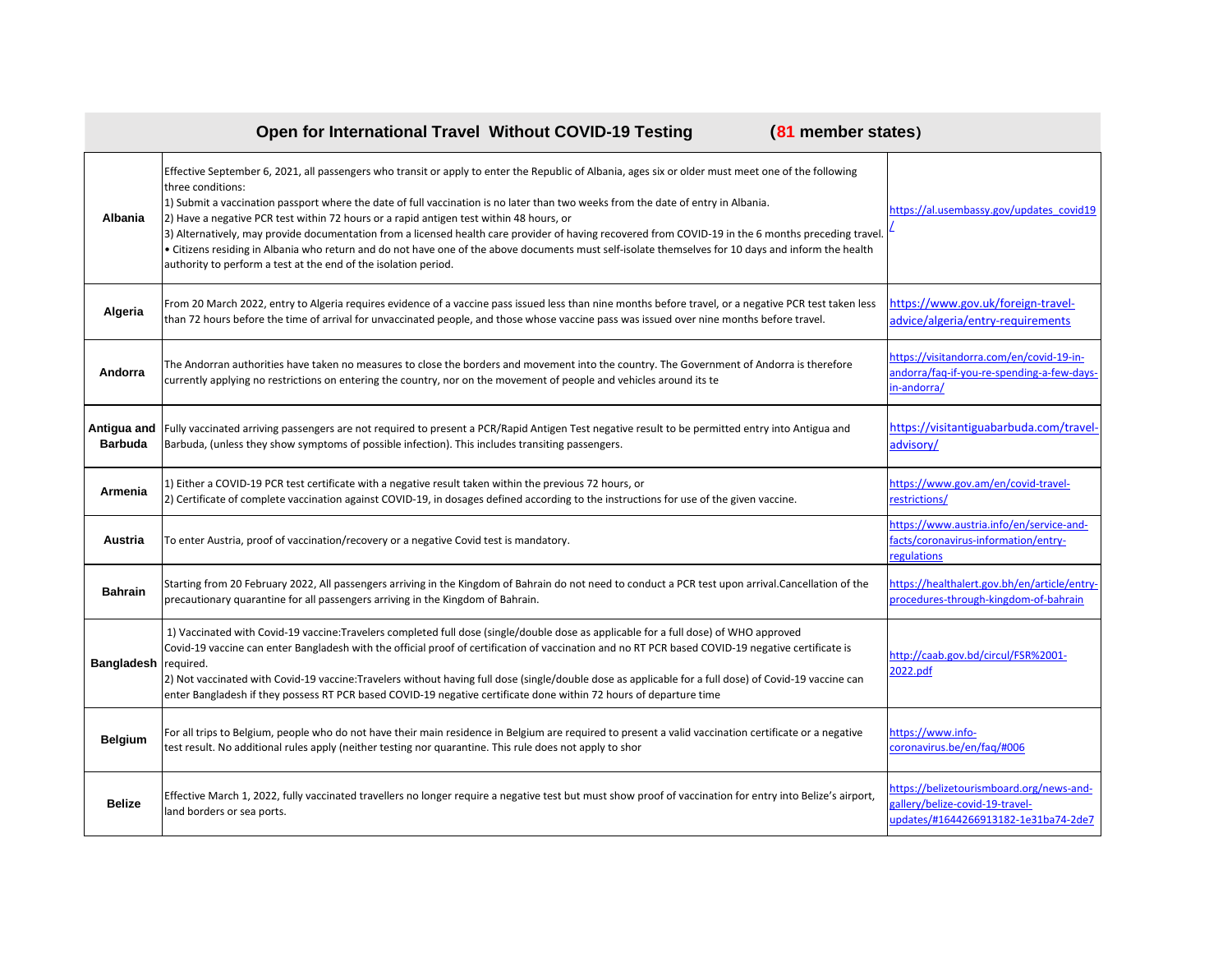| <b>Bosnia and</b><br>Herzegovina | A foreigner who meets the conditions for entry into Bosnia and Herzegovina prescribed by the Aliens Act may enter Bosnia and Herzegovina if he<br>presents one of the following evidence at the border crossing point of Bosnia and Herzegovina:<br>1) negative finding of a PCR test or rapid antigen test for SARS-CoV-2, which is not more than 48 hours old if it comes from european countries, and if<br>it comes from other countries, which is not more than 72 hours old until arrival at the border crossing of Bosnia and Herzegovina,<br>2) vaccination certificate for a person who received a second dose of the COVID-19 vaccine more than 14 days ago from the date of arrival at the<br>border crossing of Bosnia and Herzegovina or was vaccinated with one dose 14 days ago and more than the day of arrival at the border crossing of<br>Bosnia and Herzegovina, in the case of a vaccine received in one dose,<br>3) a certificate issued by a doctor that he has survived COVID-19 in the past period from 14 days to 180 days from the date of arrival at the border<br>crossing of Bosnia and Herzegovina. | http://www.granpol.gov.ba/Content/Read/<br>76?title=Stranci                                                                                                                                                           |  |
|----------------------------------|------------------------------------------------------------------------------------------------------------------------------------------------------------------------------------------------------------------------------------------------------------------------------------------------------------------------------------------------------------------------------------------------------------------------------------------------------------------------------------------------------------------------------------------------------------------------------------------------------------------------------------------------------------------------------------------------------------------------------------------------------------------------------------------------------------------------------------------------------------------------------------------------------------------------------------------------------------------------------------------------------------------------------------------------------------------------------------------------------------------------------------|-----------------------------------------------------------------------------------------------------------------------------------------------------------------------------------------------------------------------|--|
| <b>Bostswana</b>                 | Fully vaccinated travelers with proof of a booster dose do not need to present negative COVID-19 test results. Others are required to show proof of a<br>negative PCR COVID-19 test within 72 hours of travel and must submit to vaccination on arrival at the Port of Entry.                                                                                                                                                                                                                                                                                                                                                                                                                                                                                                                                                                                                                                                                                                                                                                                                                                                      | https://bw.usembassy.gov/covid-19-<br>information/                                                                                                                                                                    |  |
| <b>Bulgaria</b>                  | 4.4.1. Persons under item 4.4 who present a valid EU digital COVID vaccination certificate for an additional (booster) dose or an equivalent or similar<br>document under item 9.2.2 need not submit a negative result of a study carried out up to 72 hours befor                                                                                                                                                                                                                                                                                                                                                                                                                                                                                                                                                                                                                                                                                                                                                                                                                                                                 | https://coronavirus.bg/bg/az-<br>sum/zavrashtam-se-bulgaria                                                                                                                                                           |  |
| Cambodia                         | If you're fully vaccinated, you only need to present proof of vaccination to enter Cambodia. The Ministry of Health on March 17 announced that fully<br>vaccinated inbound passengers will no longer be required to show a PCR test result proving they are negative for the coronavirus 72 hours prior to<br>their arrival in Cambodia.                                                                                                                                                                                                                                                                                                                                                                                                                                                                                                                                                                                                                                                                                                                                                                                           | https://www.gov.uk/foreign-travel-<br>advice/cambodia/entry-<br>requirements#entry-rules-in-response-<br>to-coronavirus-covid-19                                                                                      |  |
| Canada                           | Starting April 1, 2022, pre-entry tests are no longer required for fully vaccinated travellers entering Canada by land, air or water. You must still use<br>ArriveCAN within 72 hours before your arrival to Canada. Unvaccinated and partially vaccinated children 5 years of age or older must provide a valid<br>pre-entry test result, even if they are accompanying a fully vaccinated adult.<br>Children who are less than 5 years old are not required to test, regardless of their vaccination status.                                                                                                                                                                                                                                                                                                                                                                                                                                                                                                                                                                                                                     | https://travel.gc.ca/travel-covid/travel-<br>restrictions/flying-canada-<br>checklist/covid-19-testing-travellers-<br>coming-into-<br>canada?utm_campaign=gac-amc-covid-<br>20-21&utm source=travel-<br>covid travel- |  |
|                                  | Cape Verde's air and sea borders are open. You'll need to complete an International Travel Form on the Covid19.cv website and show one of the<br>following to enter the country:<br><b>Cape Verde</b> a valid COVID-19 vaccination certificate showing you are fully vaccinated<br>a COVID-19 recovery certificate showing you recovered from COVID-19 no more than 90 days before you travel<br>a COVID-19 PCR test done 72 hours before departure or an antigen test (Ag-RDT) done 48 hours before departure                                                                                                                                                                                                                                                                                                                                                                                                                                                                                                                                                                                                                     | https://www.gov.uk/foreign-travel-<br>advice/cape-verde/entry-requirements                                                                                                                                            |  |
| Colombia                         | International travelers who entered Colombia should not present a negative PCR test to enter the country. They only have to do their Check-Mig<br>registration 24 hours before their flight at the following link: migracioncolombia.gov.co.                                                                                                                                                                                                                                                                                                                                                                                                                                                                                                                                                                                                                                                                                                                                                                                                                                                                                       | https://colombia.travel/en/covid-19-<br>information                                                                                                                                                                   |  |
| <b>Costa Rica</b>                | The Government of Costa Rica does not require tourists entering by air, land or sea to present a negative COVID-19 test, nor quarantine upon arrival.                                                                                                                                                                                                                                                                                                                                                                                                                                                                                                                                                                                                                                                                                                                                                                                                                                                                                                                                                                              | https://www.visitcostarica.com/en/costa-<br>rica/planning-your-trip/entry-requirements                                                                                                                                |  |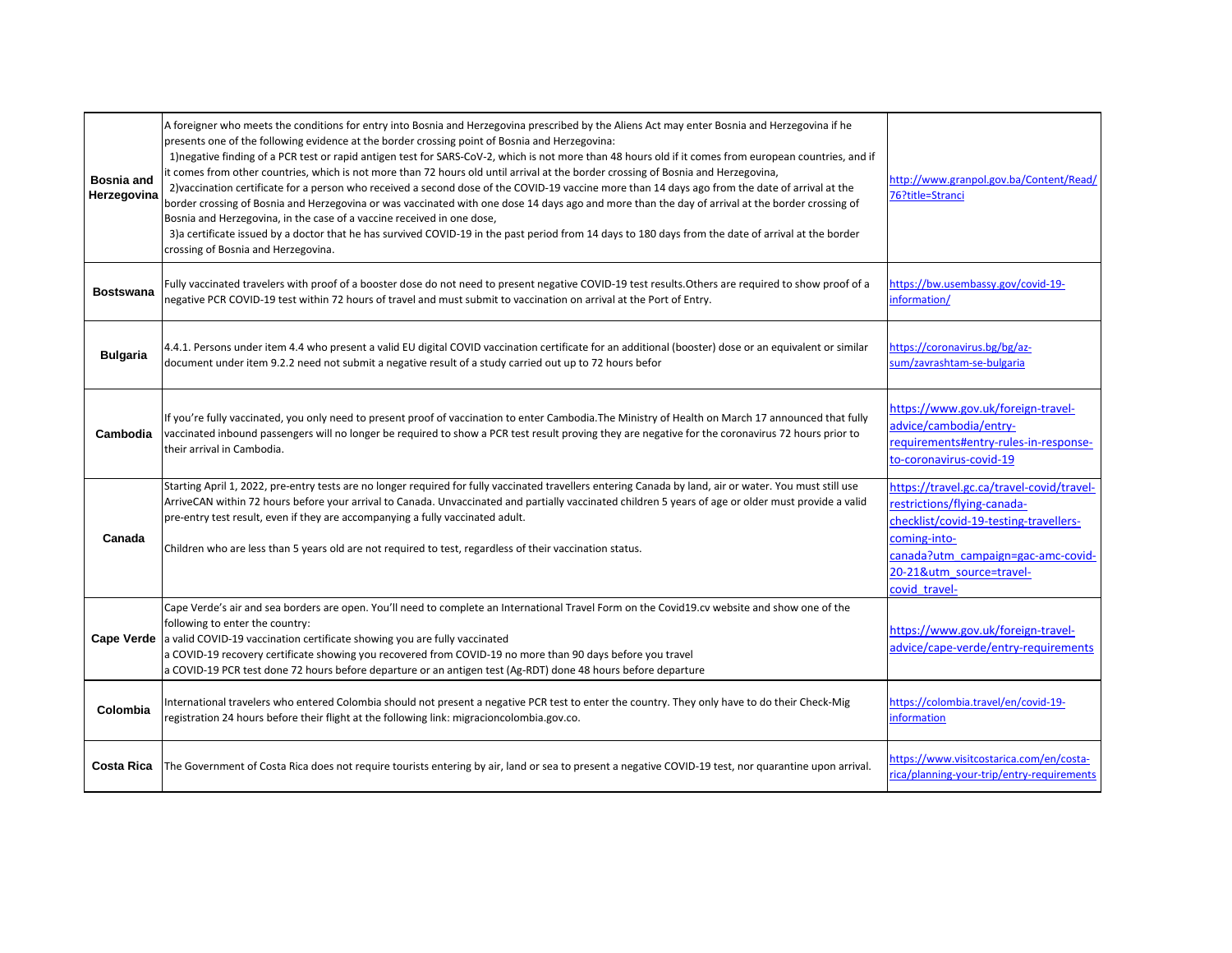| <b>Croatia</b>                      | Passengers coming directly from the countries and/or regions of the European Union, i.e. countries and/or regions of the Schengen area and Schengen https://mup.gov.hr/uzg-<br>associated countries, regardless of their citizenship, will be allowed entry into the Republic of Croatia i                                                                                                                                                                                                                                                                                                                                                                                                                                                                                                                                                                                                                                                                                                                                                                                                                                                                                                                                                                                    | covid/english/286212                                                                                                                                             |
|-------------------------------------|-------------------------------------------------------------------------------------------------------------------------------------------------------------------------------------------------------------------------------------------------------------------------------------------------------------------------------------------------------------------------------------------------------------------------------------------------------------------------------------------------------------------------------------------------------------------------------------------------------------------------------------------------------------------------------------------------------------------------------------------------------------------------------------------------------------------------------------------------------------------------------------------------------------------------------------------------------------------------------------------------------------------------------------------------------------------------------------------------------------------------------------------------------------------------------------------------------------------------------------------------------------------------------|------------------------------------------------------------------------------------------------------------------------------------------------------------------|
| <b>Czech</b><br><b>Republic</b>     | As of December 27th, 2021, the rules for entry into the Czech Republic will be tightened for foreign nationals.<br>Foreign nationals (who are entitled to enter) travelling to the Czech Republic will have to present a negative PCR test result before the travel. This<br>obligation applies also to vaccinated persons and persons who recovered from COVID-19 in the last six months. It applies to travels from all countries<br>regardless of the level of risk of the COVID-19 transmission. Persons who are not vaccinated or who did not recover from COVID-19 in the last six<br>months, have to undergo a PCR test between 5th and 7th day after arrival.<br>This requirement does not apply to persons vaccinated with the COVID booster shot, children under 12 and children in the age group 12-18 years who<br>are fully vaccinated (booster shot not required). Other exceptions are specified in the protective measure.                                                                                                                                                                                                                                                                                                                                    | https://www.mvcr.cz/mvcren/article/as-of-<br>december-27th-2021-the-rules-for-entry-<br>into-the-czech-republic-will-be-tightened-<br>for-foreign-nationals.aspx |
| <b>Denmark</b>                      | If you are vaccinated or previously infected: There are no travel restrictions when entering Denmark. If you are not vaccinated or previously<br>infected:There are no travel restrictions if you enter from EU or Schengen countries .If you enter from a country outside EU and Schengen, you must<br>take a test at a test centre within 24 hours upon entry (self-tests are not valid for this purpose).                                                                                                                                                                                                                                                                                                                                                                                                                                                                                                                                                                                                                                                                                                                                                                                                                                                                  | https://en.coronasmitte.dk/travel-<br>rules/covidtravelrules                                                                                                     |
| <b>Dominican</b><br><b>Republic</b> | Most travelers (for example, from United States, Canada, Argentina, Mexico, Chile, Colombia, Panama, France, Germany, Italy, Russia, Puerto Rico,<br>etc.) do not need to present a negative COVID-19 test upon arrival to enter the Dominican Republic.                                                                                                                                                                                                                                                                                                                                                                                                                                                                                                                                                                                                                                                                                                                                                                                                                                                                                                                                                                                                                      | https://www.godominicanrepublic.com/ne<br>wsroom/coronavirus/                                                                                                    |
| Egypt                               | 1) All passengers travelling to Egypt (including Egyptians) must be in possession of negative PCR test certificate for COVID-19 with Quick Response<br>(QR) code, taken at a maximum of 72 hours before their flight departure time.<br>2) It is reported that the Government of Egypt will also allow travelers to enter with proof of a WHO-approved COVID-19 vaccination. The vaccination<br>certificate must comply with the rules of the issuing country and contain a QR code. Note: most U.S. vaccination cards, including those issued by the<br>Centers for Disease Control, do not include a QR code required by the Government of Egypt, and, as a result most U.S. vaccination cards are not<br>accepted by Egyptian authorities.<br>3) Except for the Janssen / Johnson & Johnson vaccine, two doses are always required. The Egyptian authorities do not recognize vaccination of a<br>recovered person with just one vaccination dose.<br>4) Passengers travelling from Japan, China, Thailand, North America, South America, Canada, London Heathrow, Paris, and Frankfurt will be allowed<br>to provide the test certificate performed at a maximum of 96 hours prior to flight departure, due to the long travel and transit period from these<br>airports. | https://eg.usembassy.gov/u-s-citizen-<br>services/covid-19-information/                                                                                          |
| <b>El Salvador</b>                  | The General Directorate of Migration and Aliens informed the entire Salvadoran and foreign population that, as of November 17, 2021, El Salvador<br>eliminates the sanitary requirements for entry into the national territory related to the presentation of nega                                                                                                                                                                                                                                                                                                                                                                                                                                                                                                                                                                                                                                                                                                                                                                                                                                                                                                                                                                                                            | https://www.mitur.gob.sv/el-salvador-<br>flexibiliza-las-medidas-sanitarias-para-<br>ingresar-al-pais/                                                           |
| <b>Estonia</b>                      | If you are vaccinated against COVID-19 or have had the disease, you must be prepared to submit a respective certificate. In case you don't have a<br>certificate, you must present or do a coronavirus test. The obligation of testing and isolation depends on the level of the risk in Estonia at the time of<br>travelling and the country from which you arrive. All people with symptoms of the disease must self-isolate.                                                                                                                                                                                                                                                                                                                                                                                                                                                                                                                                                                                                                                                                                                                                                                                                                                               | https://kriis.ee/en/travelling-crossing-state-<br>border/travelling-estonia/testing-covid-<br>certificates-self-isolation                                        |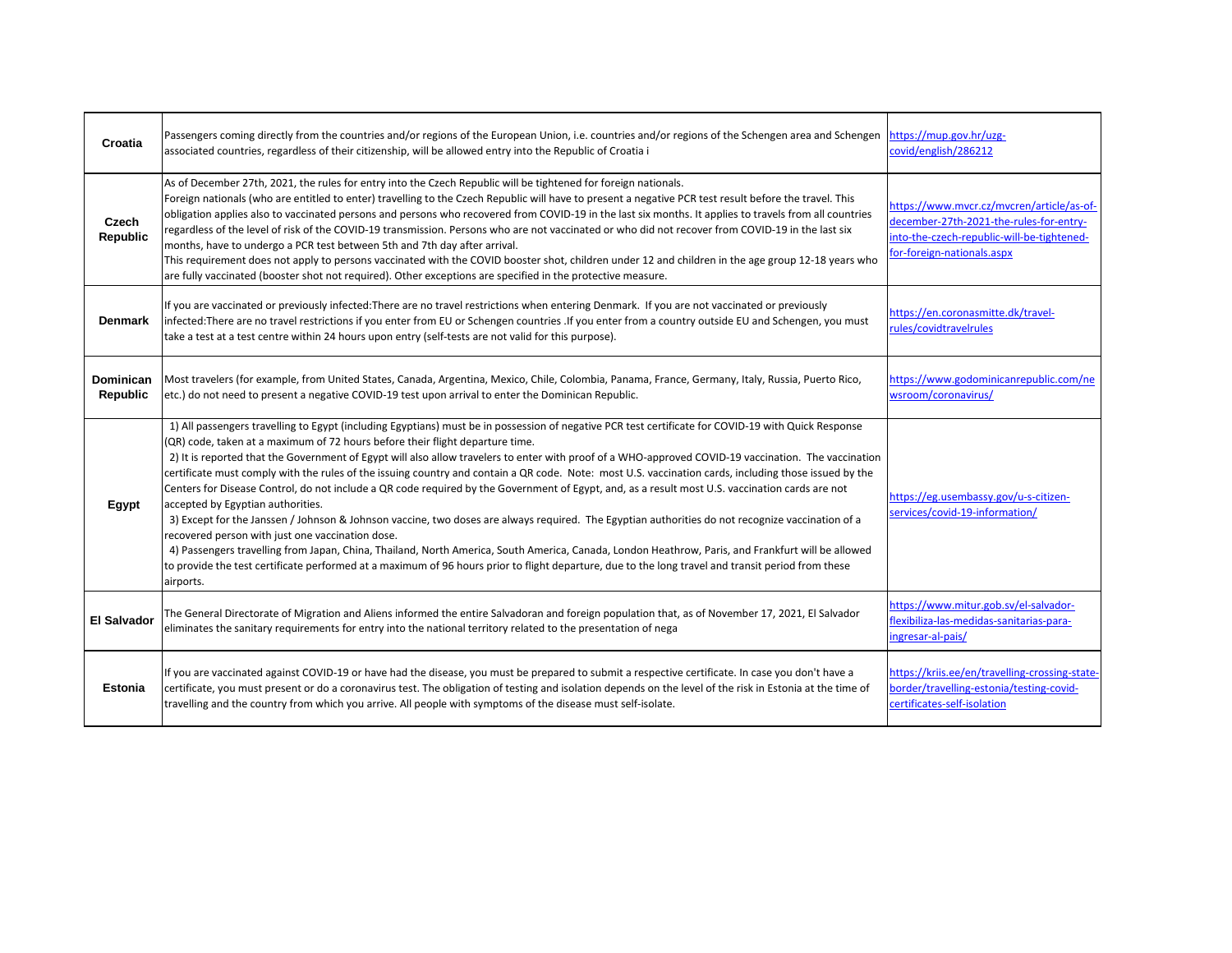| <b>Finland</b> | There are no entry restrictions when arriving from these countries(EU and Schengen countries, green list countries and regions). Person may be<br>granted entry into Finland from any country if they present:<br>1)a certificate of a complete and valid vaccination seriesLink to an external website, Opens in a new tab. At least 7 days must have passed since the last<br>vaccine dose has been received OR<br>2) a single certificate that the person has recovered from covid-19 virus and has gotten one dose of vaccine. It is equated to a complete covid-19<br>vaccination series. OR<br>3) EU digital COVID certificateLink to an external website, Opens in a new tab that proves the person has recovered from covid-19 within 6 months.<br>4) All the above-mentioned requirements apply to persons born in 2006 or earlier.                                                                                                                                                   | https://raja.fi/en/guidelines-for-border-<br>traffic-during-pandemic#3externalborder                                                                                                                                                                         |
|----------------|------------------------------------------------------------------------------------------------------------------------------------------------------------------------------------------------------------------------------------------------------------------------------------------------------------------------------------------------------------------------------------------------------------------------------------------------------------------------------------------------------------------------------------------------------------------------------------------------------------------------------------------------------------------------------------------------------------------------------------------------------------------------------------------------------------------------------------------------------------------------------------------------------------------------------------------------------------------------------------------------|--------------------------------------------------------------------------------------------------------------------------------------------------------------------------------------------------------------------------------------------------------------|
| <b>France</b>  | Since February 12, 2022, 1) For travelers vaccinated within the meaning of European regulations, no more tests is required on departure. Proof of a<br>complete vaccination schedule becomes sufficient to arrive in France, regardless of the country of origin, as was the case before the distribution of the<br>Omicron variant.2) For unvaccinated travellers, the obligation to present a negative test to travel to France remains, but the measures on arrival (test,<br>isolation) are lifted when they come from countries on the "green" list, characterized by a moderate circulation of the virus.<br>3) When unvaccinated travelers come from a country on the "orange" list, they must continue to present a compelling reason justifying the need for<br>them to come to mainland France and may still be subject to a random test on arrival. Travelers who test positive will have to isolate themselves, in<br>accordance with the recommendations of the Health Insurance. | https://www.interieur.gouv.fr/covid-19-<br>international-travel                                                                                                                                                                                              |
| Gabon          | Travelers are not required to take a negative COVID-19 test (PCR and/or serology) result.                                                                                                                                                                                                                                                                                                                                                                                                                                                                                                                                                                                                                                                                                                                                                                                                                                                                                                      | https://ga.usembassy.gov/u-s-citizen-<br>services/coronavirus-update/                                                                                                                                                                                        |
| Gambia         | Vaccinated travellers are not required to have a negative COVID-19 test result before arrival in the Gambia.                                                                                                                                                                                                                                                                                                                                                                                                                                                                                                                                                                                                                                                                                                                                                                                                                                                                                   | https://gm.usembassy.gov/u-s-citizen-<br>services/covid-19-information/                                                                                                                                                                                      |
| Georgia        | From March 1, 2022, citizens of all countries, traveling by air, land, or sea from any country may enter Georgia if they present the document<br>confirming the full course of any COVID-19 vaccination OR present a negative PCR test taken within 72 hours (96 h)                                                                                                                                                                                                                                                                                                                                                                                                                                                                                                                                                                                                                                                                                                                            | https://raja.fi/en/guidelines-for-border-<br>traffic-during-pandemic#3externalborder                                                                                                                                                                         |
| Germany        | People who are fully vaccinated against the coronavirus (SARS-CoV-2) with vaccines approved by the European Medicines Agency (EMA) (or<br>equivalents of these vaccines used in non-EU countries) can enter Germany from non-EU countries (with the exception of China due to the lack of<br>possibility of mutual entry). Such individuals can also enter Germany for the purpose of visits or tourism. Fully vaccinated individuals as defined above<br>can apply for visas at a German mission abroad if required.                                                                                                                                                                                                                                                                                                                                                                                                                                                                          | https://www.bmi.bund.de/SharedDocs/faq<br>s/EN/topics/civil-<br>protection/coronavirus/travel-restrictions-<br>border-control/IV-restrictions-applying-to-<br>air-and-sea-travel-outside-of-europe/what-<br>rules-apply-for-fully-vaccinated-<br>people.html |
| Ghana          | All persons 18 years-old and above arriving in Ghana will be required to provide evidence of full vaccination for a COVID-19 vaccine. Citizens of Ghana<br>and foreign residentswho are not fully vaccinated, will, however, need to provide a negative PCR test result no more than 48-hours old, will undergo an<br>antigen test upon arrival in Ghana, and will be offered vaccination upon arrival. Ghana's Foreign Missions have been instructed to make vaccination a<br>requirement for visa acquisition. A person is said to be fully vaccinated when he or she has taken the full dose of vaccines approved and registered by<br>the Food and Drugs Authority (FDA) of Ghana. You need two doses of AstraZeneca, Pfizer, Moderna, or Sputnik V to be declared as fully vaccinated.<br>One dose of Johnson and Johnson vaccine is required to be declared fully vaccinated.                                                                                                            | https://gh.usembassy.gov/ghana-covid-<br>19-information/                                                                                                                                                                                                     |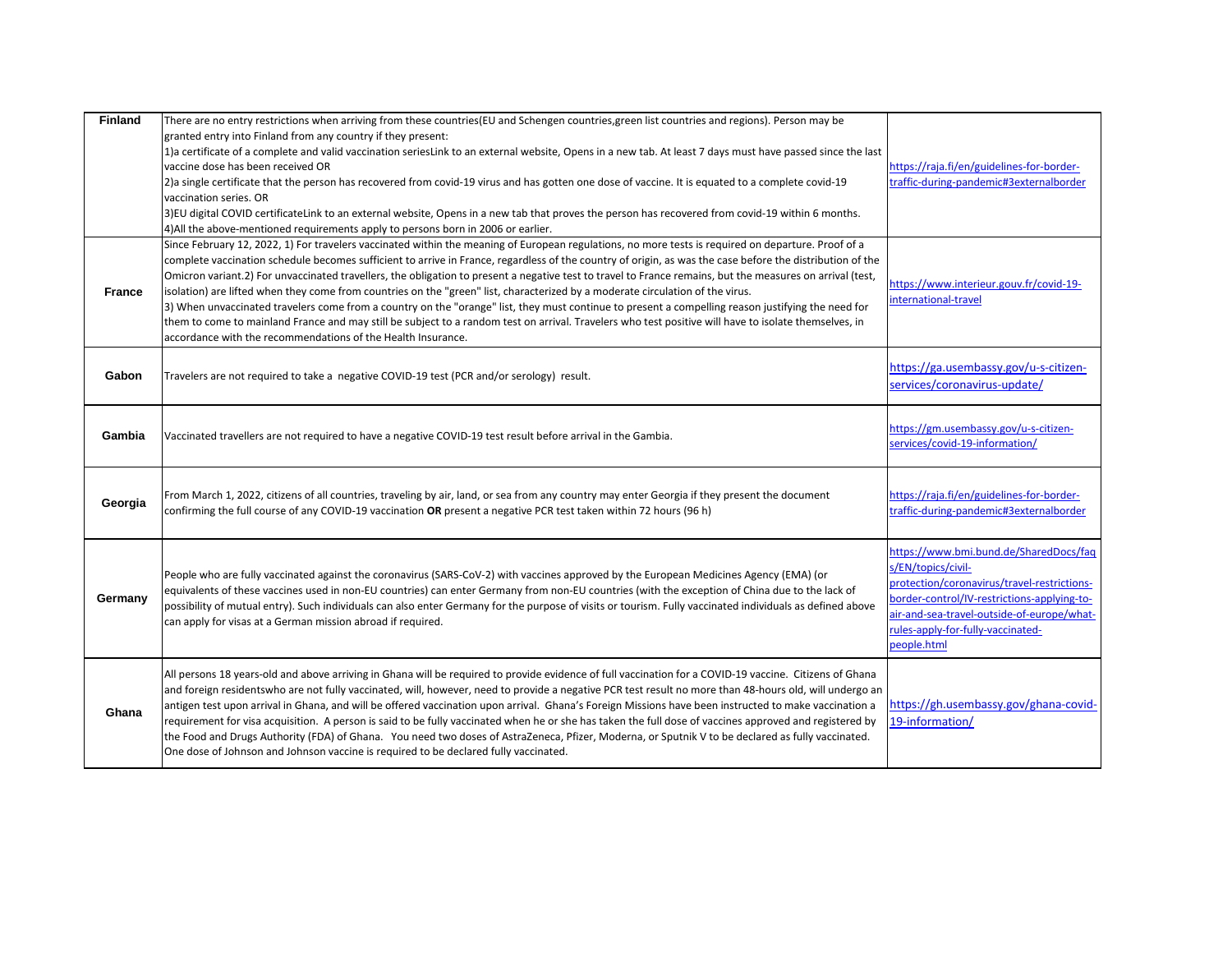| Guatemala       | Effective March 11, 2022, the Government of Guatemala has imposed the following COVID-related entry requirements:<br>Passengers who are Guatemalan citizens, foreigners, residents, accredited diplomats, or airline crew whose final destination is Guatemala must<br>present one of the following:<br>For all travelers aged 12 and over: Evidence of receiving a complete two-dose COVID-19 vaccination course (or one dose for Johnson & Johnson), with<br>the final dose being administered at least two weeks before beginning your trip to Guatemala; or<br>For all travelers aged 10 and over: Proof of a negative COVID-19 PCR or antigen test from a certified lab conducted no more than three (3) days prior to<br>check in at the airport or arrival at the land border.                                                                                                          | https://gt.usembassy.gov/alert-covid-<br>$19-2/$                                                                                                                                          |
|-----------------|------------------------------------------------------------------------------------------------------------------------------------------------------------------------------------------------------------------------------------------------------------------------------------------------------------------------------------------------------------------------------------------------------------------------------------------------------------------------------------------------------------------------------------------------------------------------------------------------------------------------------------------------------------------------------------------------------------------------------------------------------------------------------------------------------------------------------------------------------------------------------------------------|-------------------------------------------------------------------------------------------------------------------------------------------------------------------------------------------|
| <b>Honduras</b> | Effective June 2, 2021, The Government of Honduras has updated its requirements for entry into the country. All travelers must still complete the<br>online pre-check form, but fully vaccinated individuals with their original vaccination certificate are no longer required to provide proof of a negative<br>COVID test upon entry in Honduras.<br>1) Proof of Full Vaccination: Passengers must provide the original vaccination certificate documenting complete COVID-19 vaccination (two doses of<br>most vaccines; one dose of Johnson & Johnson) with at least 14 days after receipt of the final dose.<br>2) COVID-19 Test: Passengers who cannot provide proof of full vaccination must hand-carry the negative test results for a PCR, Antigen or ELISA<br>COVID-19 test taken less than 72 hours before entry into Honduras. Passengers must show the test results at check-in. | https://hn.usembassy.gov/covid-19-<br>information/                                                                                                                                        |
| <b>Hungary</b>  | On 7 March 2022, Government Decree No. 77 of 2022 (III. 4.) on the termination of certain safety measures against the coronavirus pandemic entered<br>into force, which repealed Government Decree No. 408 of 2020 (VIII. 30.) on travel restrictions during the period of state of epidemiological<br>preparedness.<br>In accordance with this, it is possible to enter the territory of Hungary by public road, railway, water and air traffic – regardless of citizenship and<br>protection against the coronavirus -, but other general conditions of entry (e.g. a valid travel document) must be provided.                                                                                                                                                                                                                                                                               | https://www.police.hu/en/content/for-<br>the-attention-of-travelers                                                                                                                       |
| <b>Iceland</b>  | There are no COVID-19 restrictions in Iceland, either domestically or at the border.                                                                                                                                                                                                                                                                                                                                                                                                                                                                                                                                                                                                                                                                                                                                                                                                           | https://island.is/en/p/entry                                                                                                                                                              |
| India           | Fully vaccinated travelers from 88 countries/regions with COVID-19 vaccination certificates issued from these countries are not required to provide<br>proof of a negative COVID-19 test result before traveling to India. Travelers must upload their COVID-19 vaccination certificate through the Air Suvidha<br>portal.                                                                                                                                                                                                                                                                                                                                                                                                                                                                                                                                                                     | GuidelinesforInternationalarrivalsupdatedo<br>n10thFebruary2022.pdf (mohfw.gov.in)                                                                                                        |
| <b>Ireland</b>  | Passengers from overseas to Ireland with:an accepted proof of vaccination, or proof of recovery from COVID-19 in the prior 6 months do not have to<br>show an additional pre-departure COVID-19 test result.                                                                                                                                                                                                                                                                                                                                                                                                                                                                                                                                                                                                                                                                                   | https://www.gov.ie/en/publication/77952-<br>government-advice-on-international-<br>travel/#passengers-arriving-into-ireland-<br>from-outside-eueea-eu-iceland-<br>lichtenstein-and-norway |
| <b>Italy</b>    | With the following Ordinance of the Minister of Health, as of 1 March 2022 (up to 31 March 2022), the Country lists are eliminated and the rules<br>regulating entry into the national territory are now standardized. Entry into Italy shall be authorized upon the submission of:<br>- the Passenger Locator Form (PLF) in digital of paper format;                                                                                                                                                                                                                                                                                                                                                                                                                                                                                                                                          | https://www.esteri.it/en/ministero/normat<br>ivaonline/focus-cittadini-italiani-in-rientro-<br>dall-estero-e-cittadini-stranieri-in-italia/                                               |
| Jordan          | The government announced on 17 Feb 2022 that travelers to the Kingdom, whether Jordanians or foreigners, are no longer required to undergo a PCR http://international.visitiordan.com/Media<br>test upon arrival to the Kingdom via any entry point.                                                                                                                                                                                                                                                                                                                                                                                                                                                                                                                                                                                                                                           | Center/ShowNews/33#news                                                                                                                                                                   |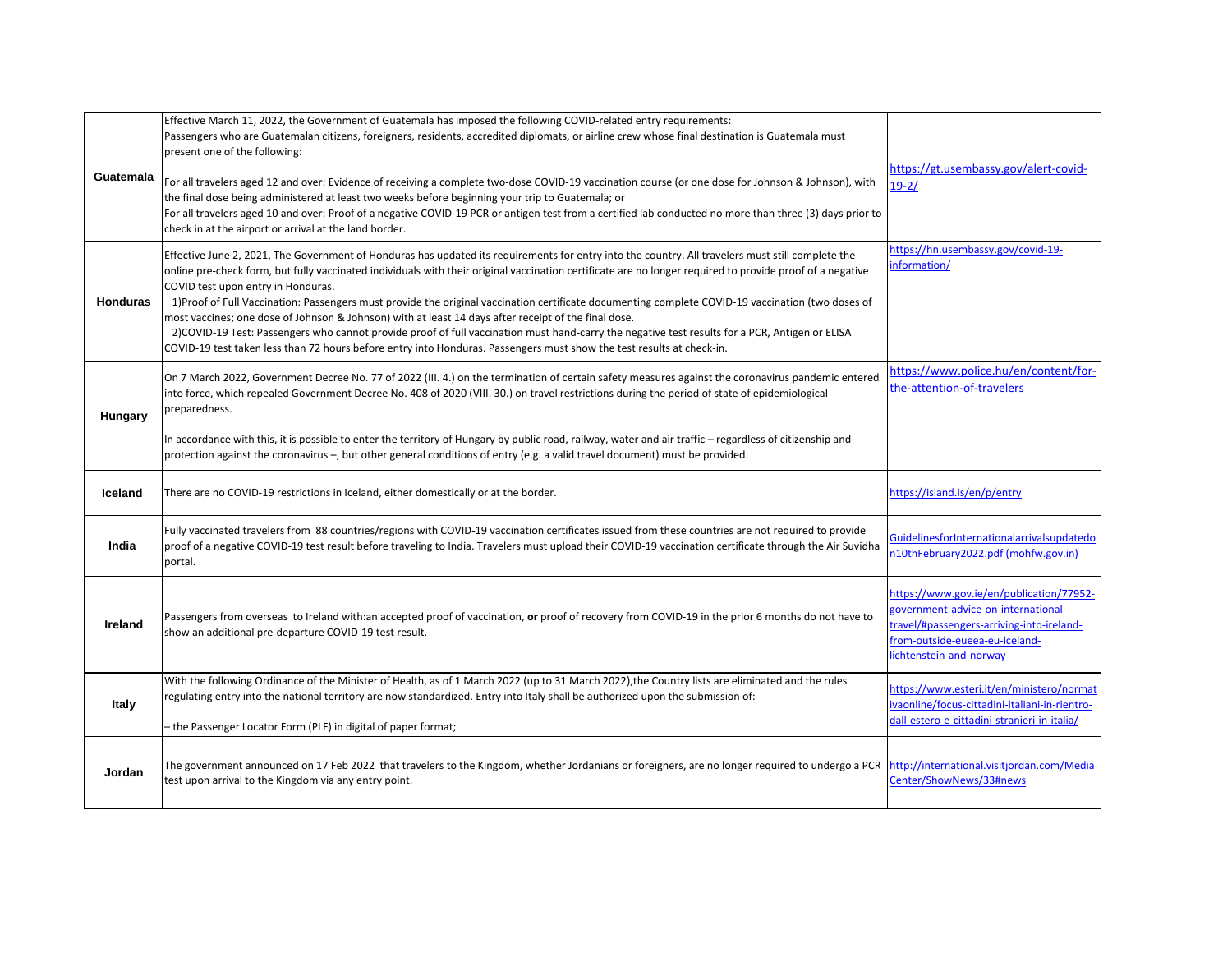| Kenya           | All travelers arriving into Kenya through any point of entry must have a certificate of COVID 19 vaccination. All travelers coming to Kenya who are fully<br>vaccinated shall be exempt from the requirement of a PCR test.                                                                                                                                                                                                                                                                                                                                                                                                                                                                                                                                                                                                                                                                                                                                                                                                                                                                                                                                                                                                                                                                                                                                                                                                                                                                                                                                                   | https://www.kcaa.or.ke/sites/default/fi<br>les/covid-19/documents/COVID-<br>19 TRAVEL REQUIREMENTS 13.3.2022<br><u>.pdf</u> |
|-----------------|-------------------------------------------------------------------------------------------------------------------------------------------------------------------------------------------------------------------------------------------------------------------------------------------------------------------------------------------------------------------------------------------------------------------------------------------------------------------------------------------------------------------------------------------------------------------------------------------------------------------------------------------------------------------------------------------------------------------------------------------------------------------------------------------------------------------------------------------------------------------------------------------------------------------------------------------------------------------------------------------------------------------------------------------------------------------------------------------------------------------------------------------------------------------------------------------------------------------------------------------------------------------------------------------------------------------------------------------------------------------------------------------------------------------------------------------------------------------------------------------------------------------------------------------------------------------------------|-----------------------------------------------------------------------------------------------------------------------------|
| Kuwait          | 1) Fully vaccinated arriving travelers will no longer need a pre-departure or arrival PCR test, and they will no longer have any quarantine requirements.<br>2) Unvaccinated travelers must carry a negative PCR test within at least 72 hours before the flight's departure, they must stay in home quarantine for<br>seven days after arrival, and they must conduct a PCR test on the seventh day to end the quarantine.                                                                                                                                                                                                                                                                                                                                                                                                                                                                                                                                                                                                                                                                                                                                                                                                                                                                                                                                                                                                                                                                                                                                                   | https://kw.usembassy.gov/covid-19-<br>information/                                                                          |
| Kyrgyzstan      | Travelers must provide a negative PCR test. PCR tests must be taken no more than 72 hours before arrival into Kyrgyzstan. As of February 11, 2021,<br>travelers may show their original vaccine card showing proof of vaccination against COVID-19 instead of a negative PCR test.                                                                                                                                                                                                                                                                                                                                                                                                                                                                                                                                                                                                                                                                                                                                                                                                                                                                                                                                                                                                                                                                                                                                                                                                                                                                                            | https://kg.usembassy.gov/covid-19-<br>information/                                                                          |
| Latvia          | Fully vaccinated travelers are required to have a vaccination certificate issued in the EU Member States and EEA countries, the Swiss Confederation, or<br>the United Kingdom, United States, Australia, New Zealand, or Canada.                                                                                                                                                                                                                                                                                                                                                                                                                                                                                                                                                                                                                                                                                                                                                                                                                                                                                                                                                                                                                                                                                                                                                                                                                                                                                                                                              | https://www.spkc.gov.lv/lv/valstu-<br>saslimstibas-raditaji-ar-covid-19-0                                                   |
| Lebanon         | Fully vaccinated travelers are not required to have a negative COVID-19 test result before traveling to Lebanon.                                                                                                                                                                                                                                                                                                                                                                                                                                                                                                                                                                                                                                                                                                                                                                                                                                                                                                                                                                                                                                                                                                                                                                                                                                                                                                                                                                                                                                                              | https://www.moph.gov.lb/en/MoPHPASS                                                                                         |
| Lithuania       | Testing requirement upon entry to Lithuania will not apply in the case of:<br>1) persons<br>returning or arriving from the countries of the European Economic Area, the Swiss Confederation, the United Kingdom of Great Britain and Northern<br>Ireland, the Principality of Andorra, the Principality of Monaco, the Republic of San Marino and the Holy See (Vatican City State);<br>2) crew members, who are employed in Lithuanian companies engaged in international commercial transportation, or who carry out international<br>commercial transportation by all the means of transport, and seafarers; those transiting through Lithuania;<br>3) Those holding a document from a medical establishment that proves the recovery of COVID-19 disease (coronavirus infection) confirmed by a<br>positive result of a SARS-CoV-2 PCR test, where maximum 180 days have passed of the positive testing before the return/arrival in the Republic of<br>Lithuania (a serological antibody test result will not be recognised).<br>4) those who hold a document issued by a medical establishment, a country-specific vaccination certificate, or an international vaccination certificate<br>confirming:<br>5) foreigners entering the Republic of Lithuania for special humanitarian reasons, at the permission of the Minister for the Interior of the Republic of<br>Lithuania (they will have, within 24 hours of the arrival in Lithuania, to contact a medical facility that performs COVID-19 tests to book a testing<br>appointment and take a test in due time). | https://nvsc.lrv.lt/en/information-on-covid-<br>19/for-arrivals-from-abroad                                                 |
| Luxembourg      | Additional conditions apply for any travel by air transport to the Grand Duchy. Persons over the age of 12 years and 2 months, authorised to enter<br>Luxembourg (regardless of nationality), must present, before boarding a flight to Luxembourg:1)either a vacc                                                                                                                                                                                                                                                                                                                                                                                                                                                                                                                                                                                                                                                                                                                                                                                                                                                                                                                                                                                                                                                                                                                                                                                                                                                                                                            | https://covid19.public.lu/en/travellers/visiti<br>ng-luxembourg.html                                                        |
| <b>Maldives</b> | Effective from March 13th, 2022, PCR is not mandatory to enter the Maldives.                                                                                                                                                                                                                                                                                                                                                                                                                                                                                                                                                                                                                                                                                                                                                                                                                                                                                                                                                                                                                                                                                                                                                                                                                                                                                                                                                                                                                                                                                                  | https://immigration.gov.mv/faq-for-<br>visiting-the-maldives/                                                               |
| <b>Malta</b>    | Fully vaccinated travelers arriving from United States (see 104 additional countries) are not required to have a negative COVID-19 test result. Travelers<br>must have a valid vaccination certificate that is accepted by the Maltese Ministry of Health.                                                                                                                                                                                                                                                                                                                                                                                                                                                                                                                                                                                                                                                                                                                                                                                                                                                                                                                                                                                                                                                                                                                                                                                                                                                                                                                    | https://deputyprimeminister.gov.mt/en/he<br>alth-promotion/covid-19/Pages/travel.aspx                                       |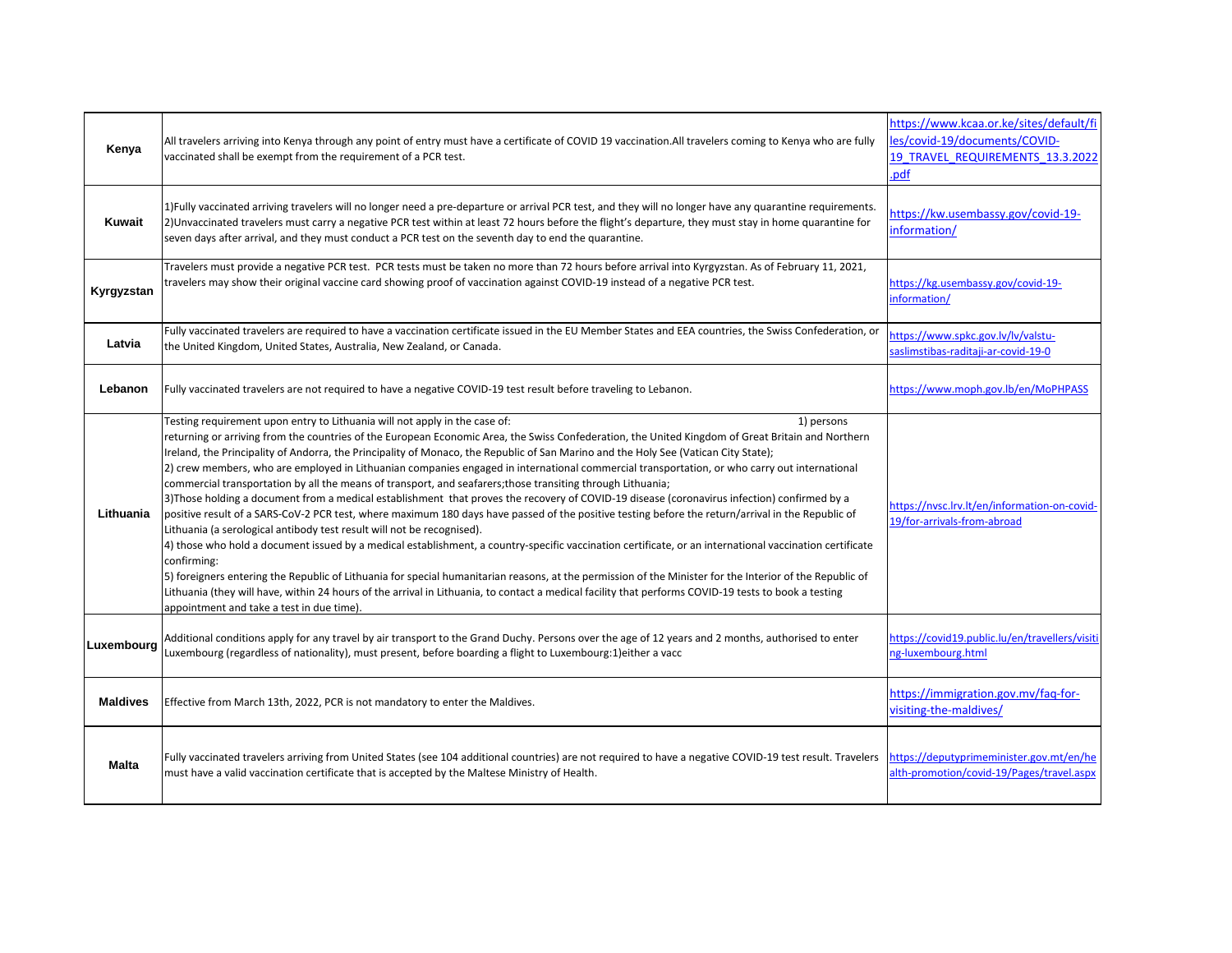| <b>Mexico</b>                    | Travelers are not required to provide proof of a negative COVID-19 test result before traveling to Mexico. Travelers who are connecting through a<br>different country on the way to Mexico should check the testing requirements of the country they are transiting through.                                                                                                                                                                                                                                                                                                                                                                                                                                                       | https://embamex.sre.gob.mx/eua/index.ph<br>p/en/2016-04-09-20-40-51/tourism/1760-<br>mexico-s-covid-19-monitoring-system |
|----------------------------------|-------------------------------------------------------------------------------------------------------------------------------------------------------------------------------------------------------------------------------------------------------------------------------------------------------------------------------------------------------------------------------------------------------------------------------------------------------------------------------------------------------------------------------------------------------------------------------------------------------------------------------------------------------------------------------------------------------------------------------------|--------------------------------------------------------------------------------------------------------------------------|
| <b>Monaco</b>                    | Anyone aged 16 or over, whatever their nationality, who enters the Principality and comes from a foreign country classified in the green zonemust<br>present:<br>1) Either the negative result of a PCR or antigen test of less than 24 hours<br>3)<br>2) Or a complete vaccination;<br>Or proof of a covid19 recovery certificate: positive PCR test older than 11 days and less than 6 months                                                                                                                                                                                                                                                                                                                                     | https://covid19.mc/en/travel/i-come-from-<br>abroad/                                                                     |
| <b>Mongolia</b>                  | COVID-19 related restrictions for entry have been lifted. Negative COVID-19 PCR tests before and after arrival are no longer required.                                                                                                                                                                                                                                                                                                                                                                                                                                                                                                                                                                                              | https://www.gov.uk/foreign-travel-<br>advice/mongolia/entry-<br>requirements#entry-rules-in-response-                    |
| Montenegro                       | Travelers who received a full course of vaccination for COVID-19 with a valid certificate are not required to have a negative COVID-19 test on arrival in<br>Montenegro.                                                                                                                                                                                                                                                                                                                                                                                                                                                                                                                                                            | https://wapi.gov.me/download/5c8a573a-<br>0aa6-4b05-b93c-ac3f88206a72?version=1.0                                        |
| Namibia                          | Effective March 17, 2022, fully vaccinated travelers are no longer required to produce a negative PCR test result upon arrival at a Namibian Points of<br>Entry, but are instead required to present an authentic, valid vaccination card at Point of Entry.                                                                                                                                                                                                                                                                                                                                                                                                                                                                        | https://na.usembassy.gov/covid-19-<br>information/                                                                       |
| <b>Nepal</b>                     | Effective March 10,2022, passengers entering Nepal from abroad by air or land must submit a certificate of full vaccination against COVID-<br>19. Passengers who fail to submit such certificate will have to submit the certificate with nagative report of COVIS-19 test(RTPCR, True NAAT, Gene<br>Xpert) within 72 hours of starting the journey.                                                                                                                                                                                                                                                                                                                                                                                | https://www.immigration.gov.np/post/<br>notice-5                                                                         |
|                                  | As of 23 March, travellers to the Netherlands coming from within the EU or the Schengen area will no longer require a test, proof of recovery or proof<br>of vaccination. The rules will also be lifted for nationals of EU countries travelling to the Netherlands from countries outside the EU and the Schengen<br>Nertherlands area. Everyone travelling to the Netherlands is advised to do a self-test immediately after arrival and again on day 5. Non-EU nationals remain subject<br>to an EU entry ban. Exemptions apply in several cases, however, such as for people travelling from 'safe' countries, people who are vaccinated or who<br>have recovered from coronavirus, and people travelling for certain purposes. | https://www.government.nl/latest/new<br>s/2022/03/15/further-easing-of-<br>coronavirus-measures                          |
| <b>North</b><br><b>Macedonia</b> | Fully vaccinated travelers are not required to provide proof of a negative COVID-19 test result before traveling to Northern Macedonia. All passengers<br>coming from the medium- and high-risk countries must be in self-isolation for 14 days in their homes and to report to the authorities should they feel<br>any symptoms.                                                                                                                                                                                                                                                                                                                                                                                                   | https://koronavirus.gov.mk/en/seek-help-<br>or-report-irregularities/application-for-<br>people-returning-from-travels   |
| <b>Norway</b>                    | There are no longer special requirements for entry into Norway due to the corona situation. The same rules as before the corona pandemic apply now.                                                                                                                                                                                                                                                                                                                                                                                                                                                                                                                                                                                 | https://www.udi.no/en/corona/about-the-<br>corona-situation/                                                             |
| Oman                             | Non-citizen travelers aged 18 and above traveling to the Sultanate of Oman are required to present a vaccination certificate indicating that they have<br>received at least two doses of the approved COVID-19 vaccine at least 14 days before traveling.                                                                                                                                                                                                                                                                                                                                                                                                                                                                           | https://www.omanairports.co.om/news/up<br>date-on-travel-restrictions-related-to-covid-<br>19/                           |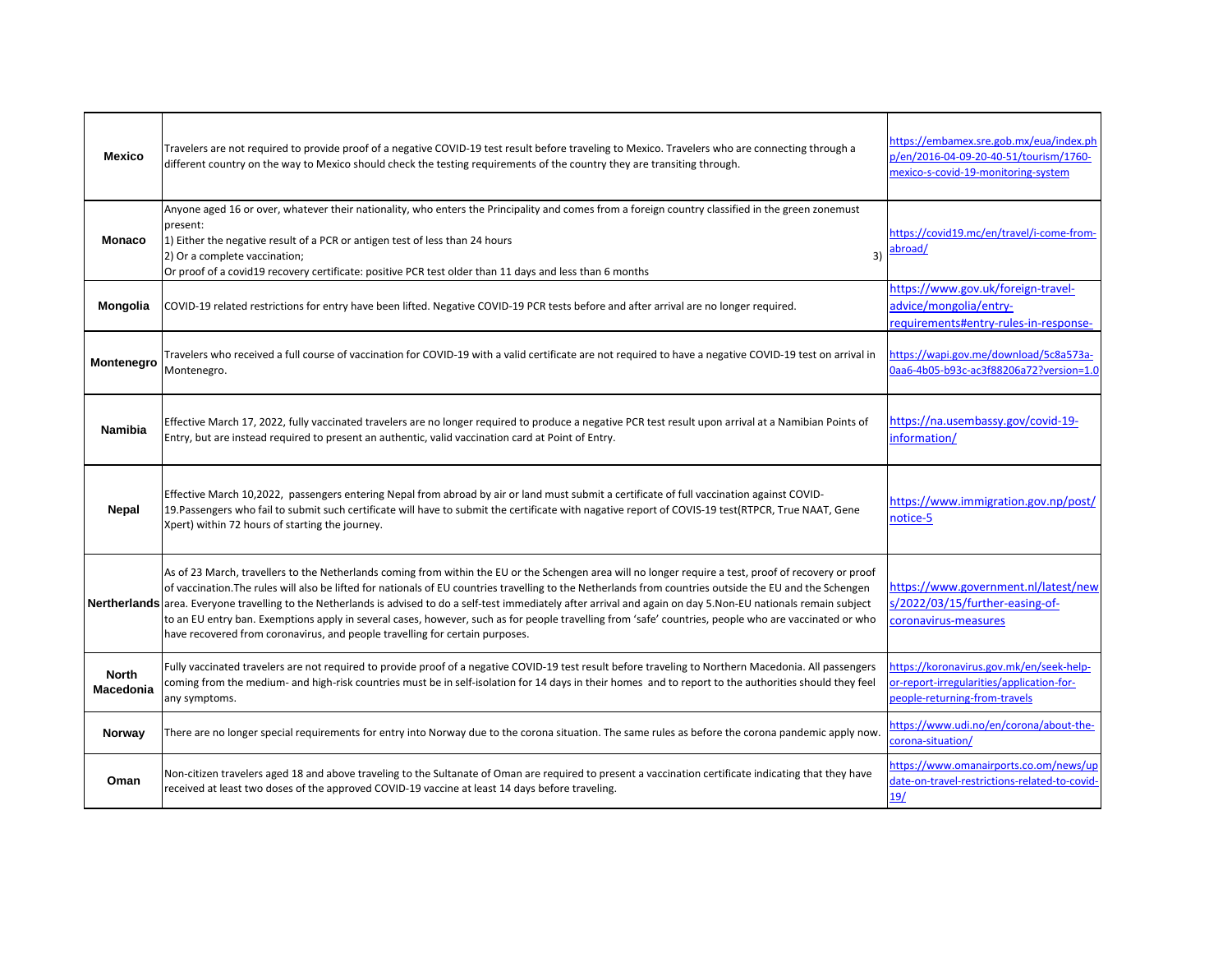| <b>Pakistan</b>   | Pre-boarding negative PCR has been abolished for fully vaccinated inbound travelers. However, non-vaccinated individuals over 12 years will require<br>pre-boarding negative PCR (72 hours old)                                                                                                                                                                                                                                                                    | https://storage.covid.gov.pk/uploads/polici<br>es/Revised%20Inbound%20Policy.pdf                                                                               |
|-------------------|--------------------------------------------------------------------------------------------------------------------------------------------------------------------------------------------------------------------------------------------------------------------------------------------------------------------------------------------------------------------------------------------------------------------------------------------------------------------|----------------------------------------------------------------------------------------------------------------------------------------------------------------|
| Panama            | Visitors from all countries are welcome to visit Panama, however, non-vaccinated travelers or travelers with less than 2 (two) doses will have to<br>present a negative COVID-19 test for entry.                                                                                                                                                                                                                                                                   | https://www.tourismpanama.com/plan-<br>your-vacation/advisories/                                                                                               |
| Peru              | Travelers with valid proof of being fully vaccinated are not required to have a negative COVID-19 test result before traveling to Peru.                                                                                                                                                                                                                                                                                                                            | https://busquedas.elperuano.pe/normasleg<br>ales/decreto-supremo-que-modifica-el-<br>decreto-supremo-n-184-2020-decreto-<br>supremo-no-151-2021-pcm-1988484-1/ |
| Poland            | People travelling from outside the European Union, from outside the Schengen area, must present a negative COVID-19 test result. The test must be<br>taken regardless of the means of travelling (public transport, individual transport or on foot). Failure to take the test will result in quarantine.                                                                                                                                                          | https://www.gov.pl/web/koronawirus/i<br>nformacje-dla-podrozujacych                                                                                            |
| Romania           | Fully vaccinated travelers are not required to have a negative COVID-19 test result before traveling to Romania.                                                                                                                                                                                                                                                                                                                                                   | http://www.cnscbt.ro/index.php/sfaturi-<br>pentru-calatori?limit=10&limitstart=30                                                                              |
| <b>San Marino</b> | Health Minister Roberto Speranza has signed a new ordinance establishing, with effect from 1 March, the same rules for arrivals to Italy from all non-<br>European countries as those already in force for European countries. For entry to the national territory,                                                                                                                                                                                                | https://www.salute.gov.it/portale/nuovoco<br>ronavirus/dettaglioContenutiNuovoCorona<br>virus.jsp?lingua=english&id=5412&area=nu<br>ovoCoronavirus&menu=vuoto  |
|                   | The Saudi Arabian Government will allow travelers from all countries to enter the Kingdom if they are fully vaccinated (with booster for vaccines with<br>Saudi Arabia which it is required) with an approved COVID-19 vaccine, including: Pfizer, Moderna, Oxford AstraZeneca, Johnson and Johnson, Sinopharm, Sinovac,<br>Covaxin, Sputnik and Covovax. Negative COVID-19 test (PCR and/or serology) is not required for entry to Saudi Arabia.                  | https://sa.usembassy.gov/u-s-citizen-<br>services/covid-19-information/                                                                                        |
| Senegal           | All travelers to Senegal over the age of two years must present either a:<br>1) COVID-19 vaccination certificate showing that they were fully vaccinated with AstraZeneca (SK Bioscience or Vaxzevria), Covishield, Janssen J&J,<br>Moderna, Pfizer-BioNTech, Sinovac, or Sinopharm at least 14 days before departure; or<br>[2] A negative COVID-19 PCR or RT-PCR test result issued at most 5 days before arrival. The test result must be in English or French. | https://sn.usembassy.gov/covid-19-<br>information/                                                                                                             |
| Slovakia          | Travelers arriving from 63 countries are not required to provide proof of a negative COVID-19 test result before traveling to Slovakia.                                                                                                                                                                                                                                                                                                                            | https://www.minv.sk/?entry-of-foreigners-<br>into-the-territory-of-the-slovak-republic-<br>during-an-emergency-situation                                       |
| Slovenia          | As of 19 February 2022, restrictions due to Covid-19 no longer apply when entering Slovenia. This means that the RVT (recovered/vaccinated/tested)<br>condition no longer has to be met at the border and travellers will no longer be ordered to quarantine at home.                                                                                                                                                                                              | https://www.gov.si/en/topics/coronavirus-<br>disease-covid-19/border-crossing/                                                                                 |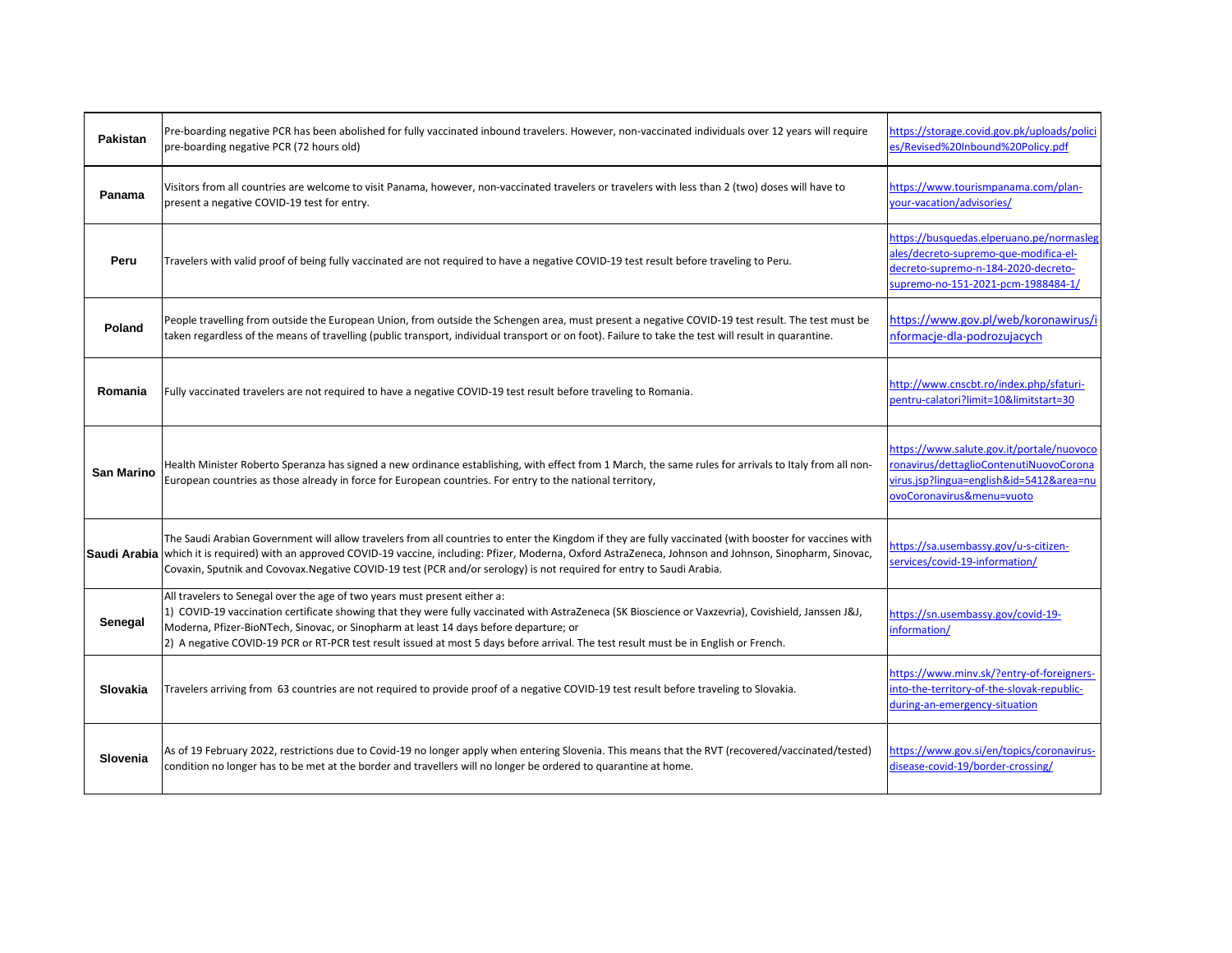| <b>South Africa</b> | All international travellers arriving at the Ports of Entry who are-<br>(i) fully vaccinated must upon arrival at the Port of Entry, produce a valid vaccination certificate; and<br>(ii) unvaccinated must upon arrival at the Port of Entry, provide a valid certificate of a negative COVID-19 test, recognised by the World Health<br>Organisation, which was obtained not more than 72 hours before the date of travel.                                                                                                                                                                                                                                                                                                                                                                                                                                                                                                                                                                                                                                                                                                                                                                                                                                    | https://www.gov.za/covid-<br>19/individuals-and-households/travel-<br>coronavirus-covid-19                                                                                                                     |
|---------------------|-----------------------------------------------------------------------------------------------------------------------------------------------------------------------------------------------------------------------------------------------------------------------------------------------------------------------------------------------------------------------------------------------------------------------------------------------------------------------------------------------------------------------------------------------------------------------------------------------------------------------------------------------------------------------------------------------------------------------------------------------------------------------------------------------------------------------------------------------------------------------------------------------------------------------------------------------------------------------------------------------------------------------------------------------------------------------------------------------------------------------------------------------------------------------------------------------------------------------------------------------------------------|----------------------------------------------------------------------------------------------------------------------------------------------------------------------------------------------------------------|
| <b>Spain</b>        | Vaccinated travelers are not required to have a negative COVID-19 test result before traveling to Spain. Travelers under the age of 12 are exempted<br>from showing proof of vaccination or pre-travel negative test results.                                                                                                                                                                                                                                                                                                                                                                                                                                                                                                                                                                                                                                                                                                                                                                                                                                                                                                                                                                                                                                   | https://www.sanidad.gob.es/en/profesiona<br>les/saludPublica/ccayes/alertasActual/nCov<br>/spth.htm                                                                                                            |
| Sri Lanka           | Fully Vaccinated travellers are exempted from pre-departure COVID-19 PCR/ Rapid Antigen tests from 1st March 2022.                                                                                                                                                                                                                                                                                                                                                                                                                                                                                                                                                                                                                                                                                                                                                                                                                                                                                                                                                                                                                                                                                                                                              | https://srilanka.travel/helloagain/                                                                                                                                                                            |
| <b>Sweden</b>       | The ban on entry to Sweden from countries outside the EU/EEA will not be extended and will cease to apply on 1 April 2022. This also means that the<br>requirement to present vaccination and test certificates when entering Sweden will be removed.                                                                                                                                                                                                                                                                                                                                                                                                                                                                                                                                                                                                                                                                                                                                                                                                                                                                                                                                                                                                           | https://www.government.se/press-<br>releases/2022/03/sweden-to-lift-ban-<br>on-entry-from-all-countries/                                                                                                       |
| <b>Switzerland</b>  | Currently you do not have to present a negative test result to enter Switzerland.<br>Note that the airline or long-distance bus company can nevertheless demand a test on boarding. For this reason you should find out directly from the<br>airline or long-distance bus company what rules they apply.                                                                                                                                                                                                                                                                                                                                                                                                                                                                                                                                                                                                                                                                                                                                                                                                                                                                                                                                                        | https://www.bag.admin.ch/bag/en/home/k<br>rankheiten/ausbrueche-epidemien-<br>pandemien/aktuelle-ausbrueche-<br>epidemien/novel-cov/empfehlungen-fuer-<br>reisende/quarantaene-einreisende.html#-<br>924144951 |
| <b>Tanzania</b>     | Travelers entering URT including Tanzanians, returning residents and those in transit through land borders who are;<br>a. Fully vaccinated travelers will be exempted from both RT PCR and Rapid Antigen Test requirements. Travelers will be required to present a valid<br>vaccination certificate with QR code for verification upon arrival. The only accepted vaccines are those which have been approved by the URT and the<br>World Health Organization.<br>b. Not fully vaccinated, unvaccinated and those not eligible for vaccination due to their country policy will be required to present a negative COVID-<br>19 RT- PCR or NAATs certificate with QR code obtained within 72 hours before departure. If travelers originate from countries listed at<br>https://www.moh.go.tz/en/announcements?start=30 or Points of Entry will be tested for COVID 19 upon arrival using a Rapid Antigen Test at their<br>own cost of 10 USD (TZS 23,000) for Tanzania Mainland. If found positive they will be tested with RT- PCR for confirmation, allowed to self-isolate and<br>the results will be sent via email or any other means.<br>c. Not fully vaccinated/unvaccinated and have no negative COVID 19 RT- PCR certificate will be delt as follows; | https://www.moh.go.tz/en/announcem<br>ents                                                                                                                                                                     |
| <b>Thailand</b>     | From 1 April, 2022, international arrivals under any of the current three entry schemes - TEST & GO, Sandbox, and Alternative Quarantine (AQ) - are<br>allowed to enter Thailand without the need to show proof of a negative RT-PCR test within 72 hours of travel.                                                                                                                                                                                                                                                                                                                                                                                                                                                                                                                                                                                                                                                                                                                                                                                                                                                                                                                                                                                            | https://www.tatnews.org/thailand-<br>reopening/                                                                                                                                                                |
| <b>Tunisia</b>      | From 25th February 2022, Pre-departure Testing is no longer required for vaccinated passengers (over 18).Passengers over the age of 18 who have not<br>been vaccinated or who have not completed their vaccination schedule are required to present a 48h negative RT-PCR test or an antigen (Lateral Flow)<br>test for at least 24 hours at the check-in. They are also subjected to a 5-day self-quarantine.                                                                                                                                                                                                                                                                                                                                                                                                                                                                                                                                                                                                                                                                                                                                                                                                                                                  | https://www.discovertunisia.com/en/infos-<br>pratiques/entry-requirements                                                                                                                                      |
| <b>Turkey</b>       | Effective January 10, 2022, passengers arriving from a country other than these countries (Afghanistan, South Africa, Botswana, Mozambique,<br>Namibia, Zimbabwe, Brazil, Nepal, Sri Lanka, Bangladesh, India, Pakistan, Egypt and Iran) do not need to submit negative PCR /rapid antigen test if;<br>1) passengers younger than 12 years;<br>2) passengers with a COVID-19 vaccination certificate showing that they were fully vaccinated at least 14 days before arrival;<br>3) passengers with a COVID-19 recovery certificate issued at most 6 months before arrival;<br>4) merchant seamen.                                                                                                                                                                                                                                                                                                                                                                                                                                                                                                                                                                                                                                                              | https://tr.usembassy.gov/covid-19-<br>information-2/                                                                                                                                                           |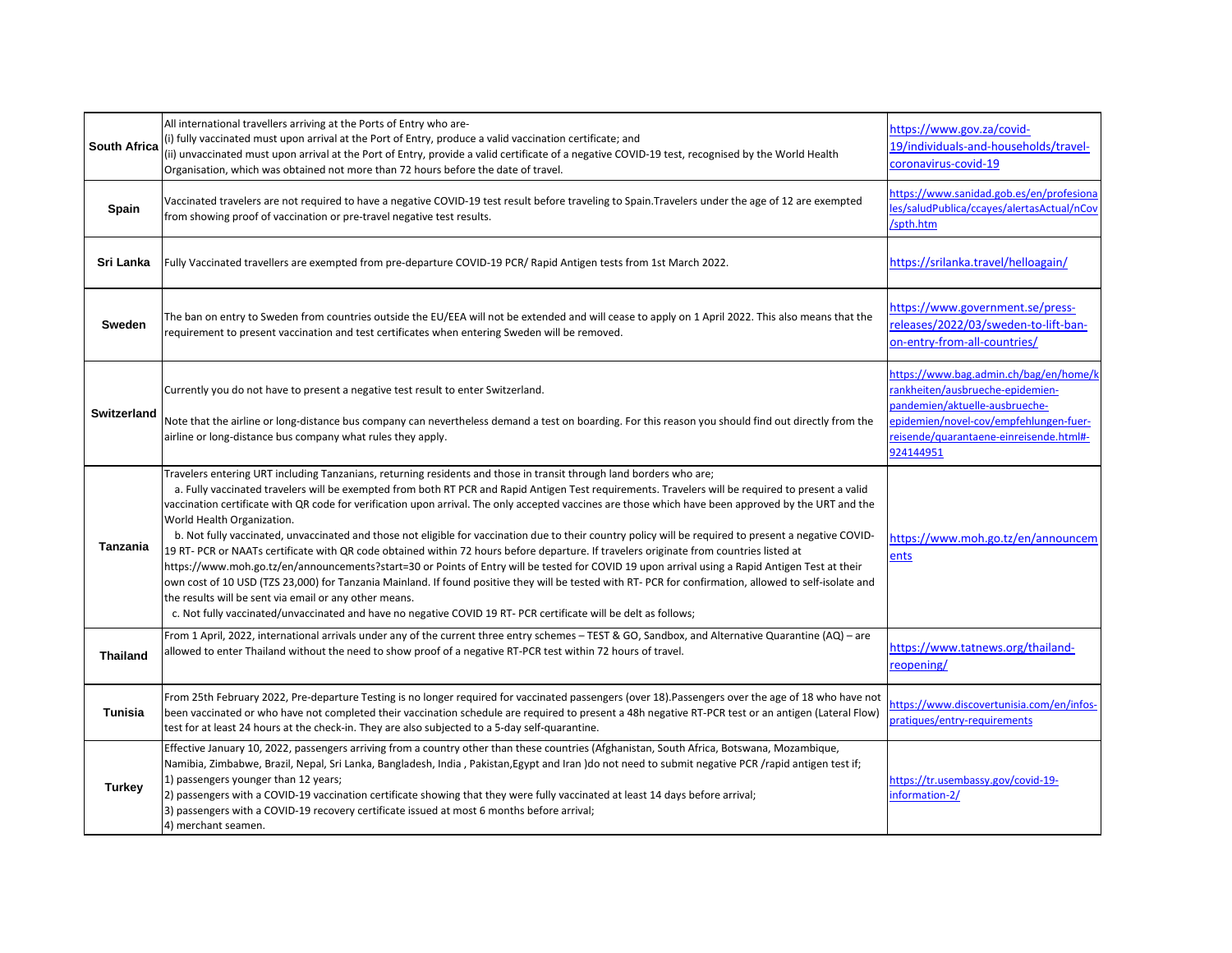| Uganda                                | The Ministry of Health would like to inform the public that the mandatory Covid-19 testing of all incoming traveler at Entebbe International Airport<br>upon arrival has been stopped with effect from today, 16 February 2022.                                                                                                                                                                                                                                                                                                                               | https://www.health.go.ug/2022/02/16/sus<br>pension-of-mandatory-covid-19-testing-for-<br>all-incoming-travelers-at-entebbe-airport/ |
|---------------------------------------|---------------------------------------------------------------------------------------------------------------------------------------------------------------------------------------------------------------------------------------------------------------------------------------------------------------------------------------------------------------------------------------------------------------------------------------------------------------------------------------------------------------------------------------------------------------|-------------------------------------------------------------------------------------------------------------------------------------|
| <b>United Arab</b><br><b>Emirates</b> | From 26 February 2022, Those coming to the UAE have to make sure to present an approved QR code- accompanied Covid-19 vaccination certificate<br>containing a QR code; unvaccinated travelers have to present an approved negative PCR test result received within 48 hours, or a QR code-<br>accompanied certificate of recovery from a Covid-19 infection obtained within one month from the date of travel. Travelers from the UAE have to<br>follow the requirements of medical examinations and vaccinations in place in their countries of destination. | https://covid19.ncema.gov.ae/en/News/De<br>tails/2316                                                                               |
| <b>United</b><br>Kingdom              | If you're fully vaccinated, you no longer need to take a COVID-19 test either before or after you arrive in the UK. You still need to complete a passenger<br>llocator form.<br>If you are not fully vaccinated, you need to take a pre-departure test. After you arrive, you need to take a PCR test on or before day 2, but you only<br>need to quarantine if it's positive. You still need to complete a passenger locator form.                                                                                                                           | https://www.gov.uk/coronavirus                                                                                                      |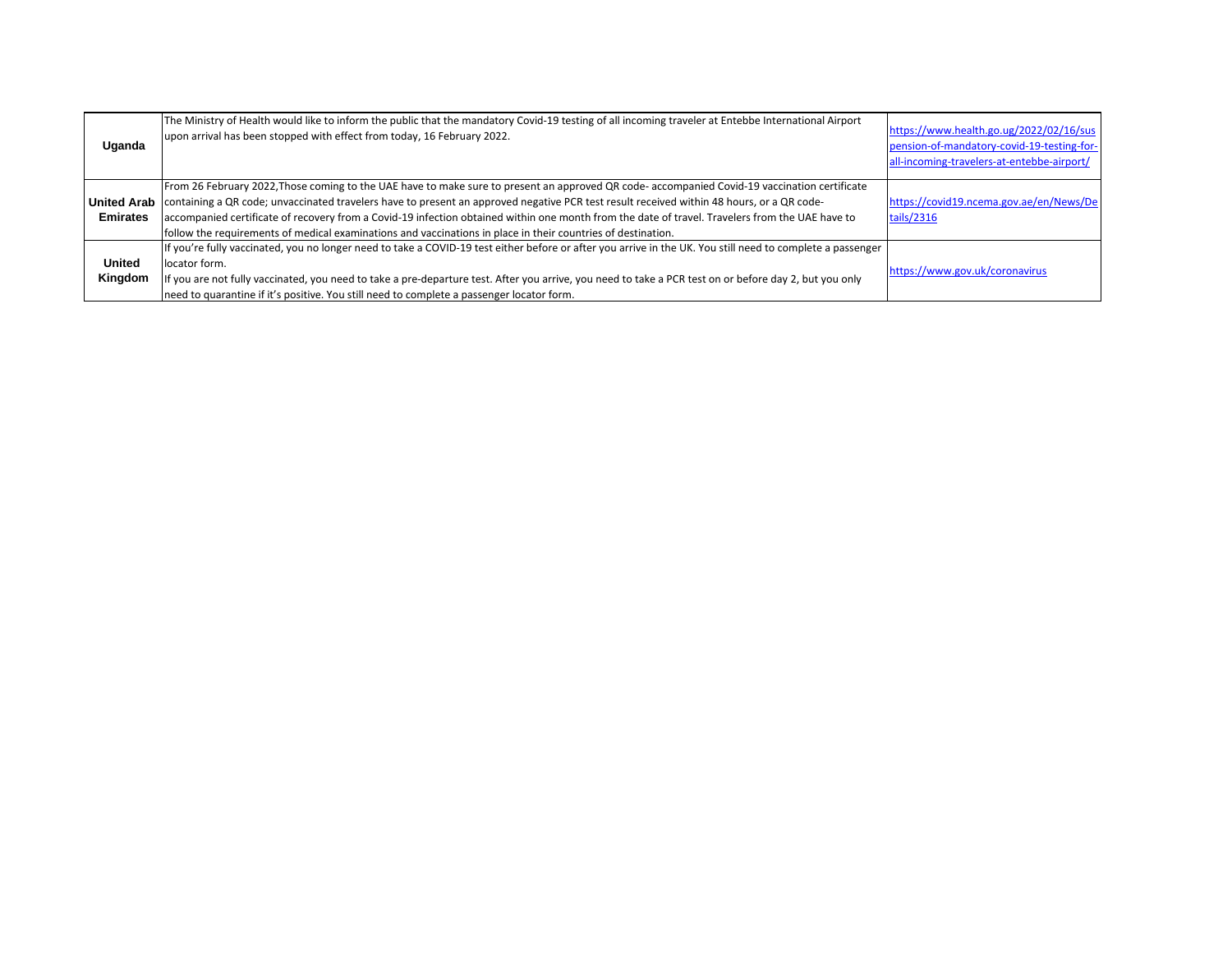## **Open for International Travel With Required COVID-19 Testing (79 member states)**

| Angola           | Anyone arriving in Angola must present proof of a negative RT-PCR COVID-19 test; passengers may take the test up to 72 hours<br>prior to travel.                                                                                                                                                                                                                                                                                                                                                                                                                                                                                                                                                                   | https://ao.usembassy.gov/covid-19-information/                                                                                           |
|------------------|--------------------------------------------------------------------------------------------------------------------------------------------------------------------------------------------------------------------------------------------------------------------------------------------------------------------------------------------------------------------------------------------------------------------------------------------------------------------------------------------------------------------------------------------------------------------------------------------------------------------------------------------------------------------------------------------------------------------|------------------------------------------------------------------------------------------------------------------------------------------|
| Argentina        | Travellers must have a negative pre-departure COVID-19 test result. Travelers can have a PCR test result from a test taken a<br>maximum of 72 hours before departure or an antigen test result from a test taken a maximum of 48 hours before departure to<br>Argentina.                                                                                                                                                                                                                                                                                                                                                                                                                                           | https://www.argentina.gob.ar/interior/migraciones/ddjj-<br>migraciones                                                                   |
| <b>Australia</b> | All inbound travellers must declare their vaccination status to enter Australia.All inbound passengers must provide a negative<br>accepted COVID-19 test result. These tests can be either:<br>1. A nucleic acid amplification (NAA) test, such as:<br>a.polymerase chain reaction (PCR, or RT-PCR) test<br>b. Transcription mediated amplification<br>c.Loop-mediated isothermal amplification; or a<br>2. A rapid antigen test (RAT) (also described in some countries as a lateral flow antigen detection test or similar). This must not<br>be confused with a lateral flow antibody detection test. For the purposes of pre-departure testing it must be an antigen test.<br>Serology tests are not accepted. | https://www.health.gov.au/health-alerts/covid-<br>19/international-travel/inbound                                                        |
| Azerbaijan       | On the basis of relevant confirming documents and certificate of a negative result of COVID-19 PCR test passed within 72 hours republic-of-azerbaijan-during-covid-19-pandemic/covid-<br>before departure; Children under 1 year of age are not required negative result of COVID-19 PCR test.                                                                                                                                                                                                                                                                                                                                                                                                                     | https://www.mfa.gov.az/en/category/entry-rules-to-the-<br>19-pandemiyasi-ile-elaqedar-azerbaycan-respublikasina-<br>giris-cixis-sertleri |
| <b>Bahamas</b>   | Effective 27 December 2021, any person presenting test results older than three days (72 hours) will not be allowed entry into<br>The Bahamas. The Bahamas has suspended the mandatory COVID-19 RT-PCR testing requirement for vaccinated travellers,<br>which was expected to take effect on 7 January 2022. Rapid Antigen tests will continue to be accepted for fully vaccinated<br>persons.                                                                                                                                                                                                                                                                                                                    | https://www.bahamas.com/travelupdates                                                                                                    |
| <b>Barbados</b>  | ALL travellers into Barbados, inclusive of those deemed fully vaccinated, must travel with an accepted valid negative COVID-19<br>PCR Test OR Rapid Antigen Test result. Travellers are permitted to travel to Barbados with a valid negative Rapid COVID-19 PCR<br>test OR Rapid Antigen test result done within 1 day prior to arrival in Barbados OR a negative RT-PCR COVID-19 test result done 2022<br>within 3 days prior to arrival.                                                                                                                                                                                                                                                                        | https://www.visitbarbados.org/covid-19-travel-guidelines-                                                                                |
| <b>Belarus</b>   | all travelers (other than Belarusian citizens and permanent residents) age 6 and above are required to present documentation<br>of a negative PCR test performed within 3 days of entering.                                                                                                                                                                                                                                                                                                                                                                                                                                                                                                                        | https://by.usembassy.gov/covid-19-information/                                                                                           |
| <b>Benin</b>     | The Government of Benin has announced a new testing protocol and will require all travelers bound for Cotonou by air to<br>present a negative PCR test result. The test must have been taken within 72 hours of arrival in Cotonou.                                                                                                                                                                                                                                                                                                                                                                                                                                                                                | https://bj.usembassy.gov/info-covid19/                                                                                                   |
| <b>Bolivia</b>   | Travellers must have a negative COVID-19 PCR test result. The test must be taken a maximum of 72 hours before departure to<br>Bolivia. Fully vaccinated travelers who recovered from COVID-19 in the last year must take a second PCR test 72 hours after<br>entering Bolivia and self-isolate until a negative result is received.                                                                                                                                                                                                                                                                                                                                                                                | https://www.minsalud.gob.bo/?start=5                                                                                                     |
| <b>Brazil</b>    | Travelers must present a negative COVID-19 RT-PCR or antigen test result. The laboratory RT-PCR test must be taken a<br>maximum of 72 hours before the first scheduled departure flight to Brazil. An antigen test must be taken a maximum of 24<br>hours before the first scheduled departure flight to Brazil. The test results must be in English, Spanish, or Portuguese.                                                                                                                                                                                                                                                                                                                                      | http://www.planalto.gov.br/CCIVIL 03/Portaria/PRT/Porta<br>ria-666-22-cc.htm#art21                                                       |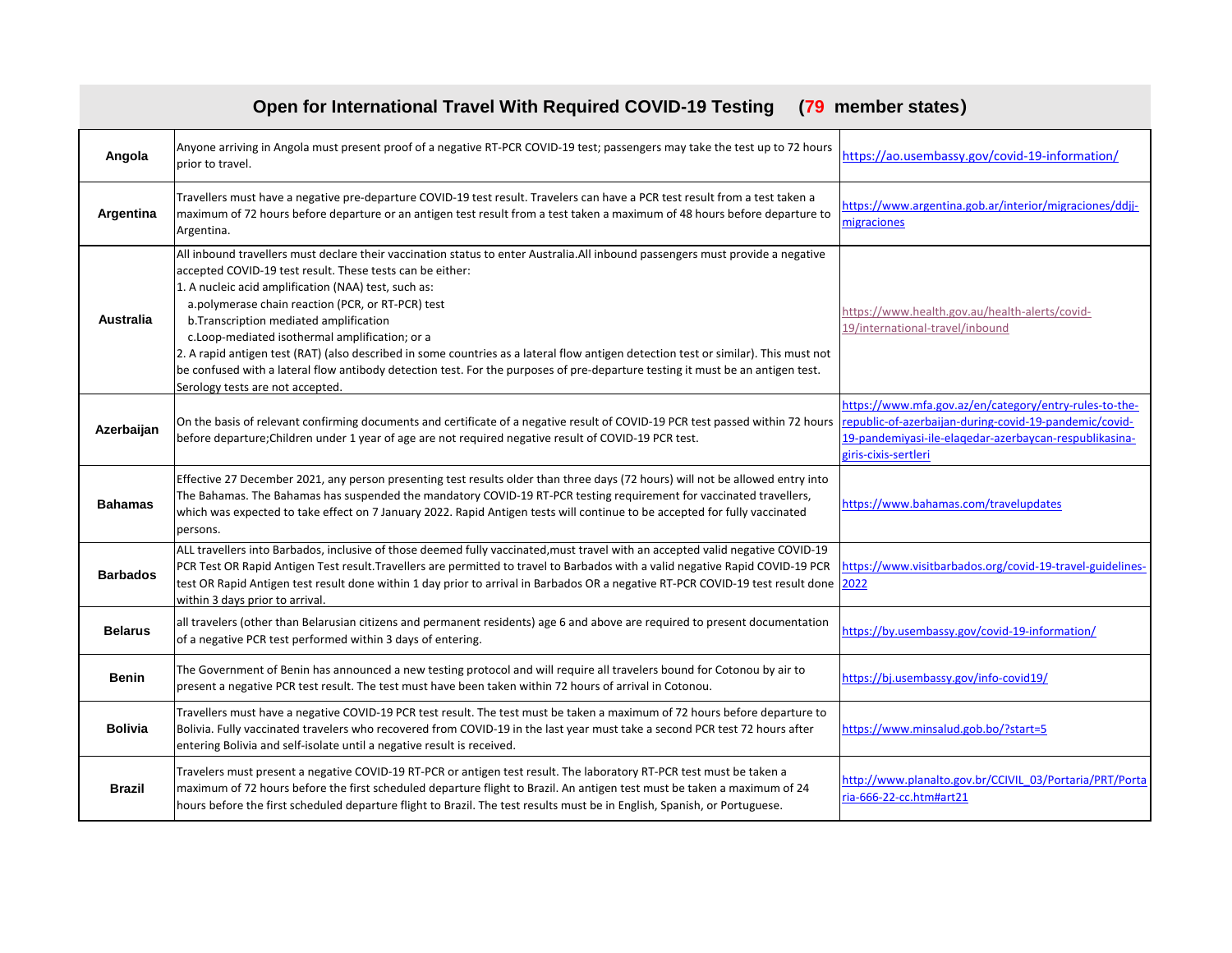| <b>Burkina Faso</b>                              | Travellers must have a negative COVID-19 PCR (nasal swab) test result in English or French. The test must be taken a maximum<br>of 5 days before arrival.                                                                                                                                                                                                                                                                                                                                                | https://www.sante.gov.bf/detail?tx news pi1%5Baction%<br>5D=detail&tx news pi1%5Bcontroller%5D=News&tx new<br>s pi1%5Bnews%5D=251&cHash=fd31c072928bdb394f6ac6<br>6ebab5e2fc |
|--------------------------------------------------|----------------------------------------------------------------------------------------------------------------------------------------------------------------------------------------------------------------------------------------------------------------------------------------------------------------------------------------------------------------------------------------------------------------------------------------------------------------------------------------------------------|------------------------------------------------------------------------------------------------------------------------------------------------------------------------------|
| <b>Burundi</b>                                   | You do not need to present proof that you have been fully vaccinated to enter Burundi.<br>All travellers must have proof of a negative COVID-19 test issued in the last 72 hours.                                                                                                                                                                                                                                                                                                                        | https://www.gov.uk/foreign-travel-<br>advice/burundi/entry-requirements                                                                                                      |
| Cambodia                                         | According to the directive, inbound passengers who have had at least two Covid-19 vaccine doses must take a rapid test. If the<br>result is negative, they are free to travel in Cambodia.<br>Should their rapid test result be positive for the Covid-19, a specimen will be taken for a polymerase chain reaction (PCR) test<br>and will undergo virus sequencing. The individual must quarantine for 14 days.                                                                                         | https://www.embassyofcambodiadc.org/covid-19-<br>updates.html                                                                                                                |
| <b>Chile</b>                                     | Negative PCR taken 72 hours before boarding.                                                                                                                                                                                                                                                                                                                                                                                                                                                             | https://www.chile.travel/planviajarachile/                                                                                                                                   |
| Congo                                            | Any traveler departing from Congo's international airports must undergo, no later than 72 hours before departure, a COVID-19<br>PCR test. Each passenger will be subjected to a COVID19 screening test. Travellers who test positive are placed in strict<br>quarantine, either at home or in a monitoring structure set up by the Government, until their control tests are negated. They<br>cover all the costs associated with it.                                                                    | https://voyage-congo.com/en/                                                                                                                                                 |
| Cuba                                             | For travelers, whether or not they are residents of Cuba, it will be mandatory:<br>1) Present a complete vaccination schedule at the point of entry.<br>2) Show the negative result of a PCR-RT, performed no later than 72 hours before the trip.<br>3) Random surveillance will be increased, based on the performance of RT-PCR at the border to travelers from high-risk<br>countries.                                                                                                               | https://www.mintur.gob.cu/protocolos/                                                                                                                                        |
| <b>Democratic</b><br><b>Republic of</b><br>Congo | Travelers must have a negative COVID-19 test result. The test must be taken a maximum of 48 hours before arrival to the<br>Democratic Republic of Congo.                                                                                                                                                                                                                                                                                                                                                 | https://www.gov.uk/foreign-travel-<br>advice/democratic-republic-of-the-congo/entry-<br>requirements                                                                         |
| <b>Djibouti</b>                                  | With effect from 21 June, all passengers arriving in Djibouti who cannot show evidence of having been vaccinated, will have to<br>spend 10 days in quarantine in their own accommodation. Whether arriving by air, land or sea, if you are over 11 years of age,<br>you will also be required to provide a PCR test certificate from the country where you started your journey. The test must be<br>taken within 72 hours of the start of the journey and 120 hours of arrival in Djibouti.             | https://www.gov.uk/foreign-travel-advice/djibouti/entry-<br>requirements#entry-rules-in-response-to-coronavirus-<br>covid-19                                                 |
| <b>Dominica</b>                                  | With immediate effect, all travelers entering Dominica can now upload a negative PCR test result from a swab taken within 72<br>hours prior to arrival OR upload pre-arrival negative Rapid Antigen Test result from a swab taken within 48 hours prior to<br>expected arrival time into Dominica; (not less than 24 hours). The Rapid Antigen Test results must be from an<br>accredited/certified facility. Therefore, NO Rapid Antigen Home Tests or self-administered test results will be accepted. | https://discoverdominica.com/en/travel-advisory-for-<br>dominica                                                                                                             |
| <b>Ecuador</b>                                   | Any traveler over 3 years of age must present a mandatory vaccination certificate with QR code or COVID-19 vaccination card<br>valid with at least 14 days of validity after completing the scheme, or the negative result of an RT-PCR test carried out up to 72<br>hours prior to boarding to Ecuador. Passengers under 3 years of age will not present these requirements.                                                                                                                            | https://www.aeropuertoquito.aero/es/protocolo-covid-<br>19.html                                                                                                              |
| <b>Eritrea</b>                                   | Travellers, regardless of whether fully vaccinated or not, must have a negative COVID-19 PCR test result. The test must be<br>taken a maximum of 72 hours before arrival in Eritrea.                                                                                                                                                                                                                                                                                                                     | https://er.usembassy.gov/covid-19-information/                                                                                                                               |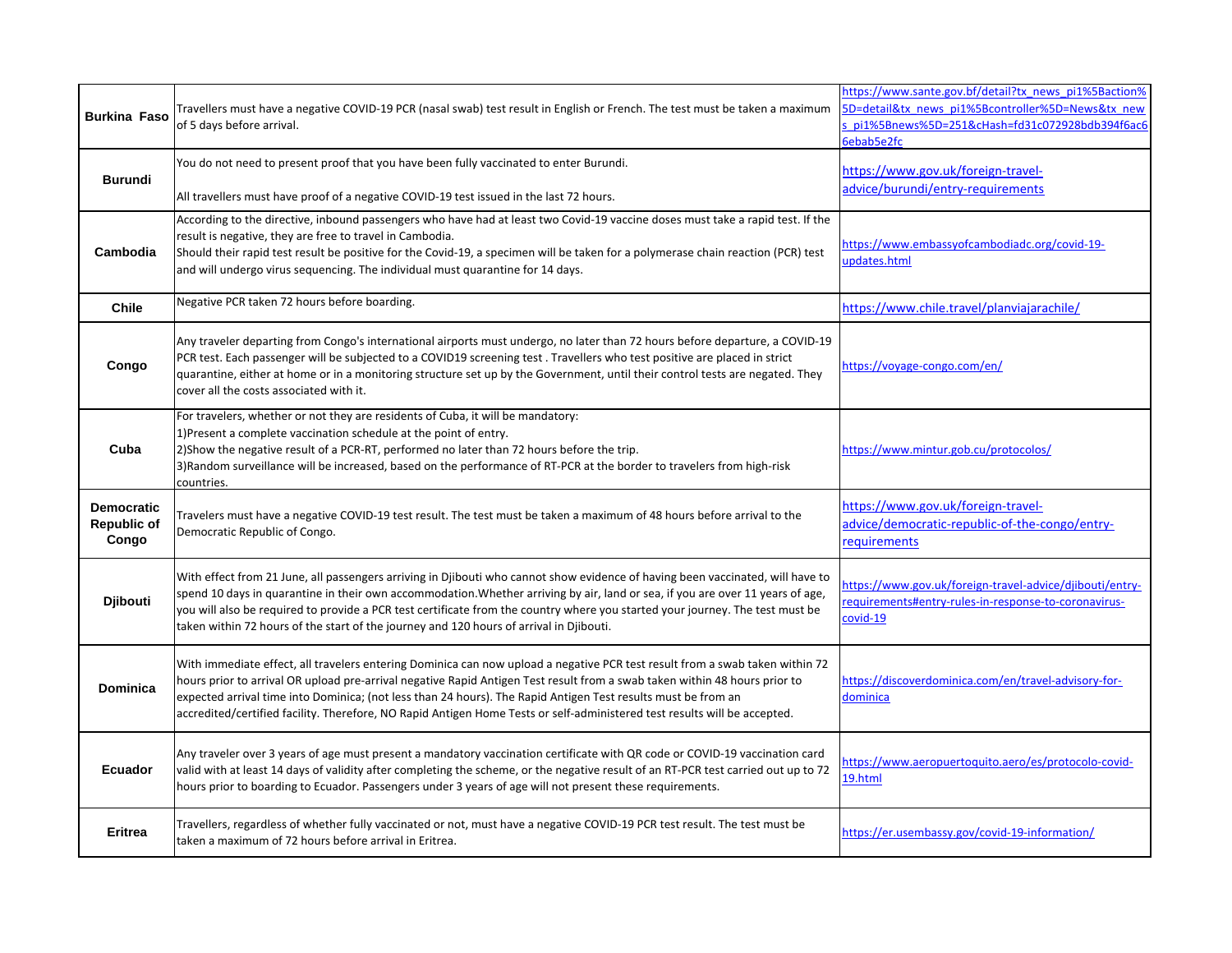| <b>Eswatini</b> | The Eswatini Ministry of Health issued a travel advisory for those wishing to visit, including the requirement to have a COVID-<br>19 negative test result within 72 hours before entry.                                                                                                                                                                                                                                                                                                                                                                                                                                                                                                       | https://www.thekingdomofeswatini.com/travel-advice/                                  |
|-----------------|------------------------------------------------------------------------------------------------------------------------------------------------------------------------------------------------------------------------------------------------------------------------------------------------------------------------------------------------------------------------------------------------------------------------------------------------------------------------------------------------------------------------------------------------------------------------------------------------------------------------------------------------------------------------------------------------|--------------------------------------------------------------------------------------|
| Ethiopia        | All passengers traveling to Ethiopia MUST present a negative RT PCR test certificate for COVID-19 before boarding a flight. The<br>certificate validity shouldn't exceed 120 hours on arrival from the date sample is given.<br>Children less than or equal to 12 years of age are exempted from the RT PCR test certificate requiremen                                                                                                                                                                                                                                                                                                                                                        | https://www.evisa.gov.et/travel-updates/entry-<br>restrictions-to-ethiopia           |
| Fiji            | If you are from or have stayed in a Travel Partner Country for at least 14 days before travel to Fiji, please produce proof of the<br>following at the airport before your departure for Fiji: 1) Vaccinations;2) COVID-19 Tests. Travellers can now submit either a<br>PCR or RAT negative test result to enter Fiji. All tests must be supervised and verified by a medical professional (for more info<br>see below) with a written record provided either digitally or on paper; 3) CFC Hotel Booking & Travel Insurance.                                                                                                                                                                  | https://www.fiji.travel/articles/frequently-asked-<br>questions-travelling-to-fiji   |
| <b>Greece</b>   | Travellers arriving in Greece, during the period from 21.02.2022 until 07.03.2022, holding a European Union Digital Covid<br>Certificate are not obliged to show an extra negative COVID test result upon their arrival. Travellers arriving in Greece from ALL<br>other countries, regardless of their vaccination status or proof of recovery, are required to display a negative molecular test<br>result (PCR) for Covid-19 performed up to 72 hours before the scheduled arrival or a negative Rapid Antigen test result for<br>Covid-19 performed up to 24 hours before the scheduled arrival.                                                                                           | https://travel.gov.gr/#/                                                             |
| Grenada         | As of July 31st, 2021 persons entering Grenada either by air or sea must be fully vaccinated with a WHO-approved<br>vaccination. All travellers over the age of five (5) must have a negative Polymerase Chain Reaction (PCR) test or Nucleic Acid<br>Amplification Test (NAAT) taken within 3 days of arrival in Grenada (date of sample collection must be within 3 days of arrival<br>in Grenada) or a negative Rapid Antigen Test taken within 1 day of arrival in Grenada (date of sample collection must be within<br>1 day of arrival in Grenada). For travellers by sea, the PCR test must be within 72 hours of embarkation from the last port of<br>call before arriving in Grenada. | https://covid19.gov.gd/                                                              |
| Guinea-Bissau   | Travelers must have a negative COVID-19 PCR test result. The test must be taken at an accredited institution a maximum of 48<br>hours before departure to Guinea Bissau.                                                                                                                                                                                                                                                                                                                                                                                                                                                                                                                       | https://gw.usmission.gov/covid-19-information/                                       |
| Guyana          | From November 1, 2021, the following COVID 19 measures shall apply as travel requirements for entry into Guyana. The<br>measures in the Official Gazette (Extraordinary) of Guyana, 235/2021 is applicable with these variations.<br>The following documents are required before travelling to Guyana<br>1) Proof of full vaccination<br>2) Negative SARS-CoV-2 Antigen test not older than 72 hours or a negative SARs-Cov-2 PCR test not older than 72 hours                                                                                                                                                                                                                                 | https://www.health.gov.gy/images/travel requirement.pd                               |
| <b>Hungary</b>  | Can enter Hungary, if the person proves with a document issued in English or Hungarian that (s)he has undergone two<br>molecular biological tests (SARS-CoV-2 tests) within 5 days prior to reporting to entry that meets healthcare professional<br>criteria and was conducted on two occasions in an interval exceeding 48 hours, and such tests did not reveal SARS-CoV-2<br>coronavirus in his/her body.                                                                                                                                                                                                                                                                                   | https://www.police.hu/en/content/information-on-<br>general-rules-of-border-crossing |
| India           | Fully vaccinated travelers from 88 countries/regions with COVID-19 vaccination certificates issued from these countries are<br>not required to provide proof of a negative COVID-19 test result before traveling to India. Travelers must upload their COVID-<br>19 vaccination certificate through the Air Suvidha portal.                                                                                                                                                                                                                                                                                                                                                                    | GuidelinesforInternationalarrivalsupdatedon10thFebruary<br>2022.pdf (mohfw.gov.in)   |
| Indonesia       | All foreign nationals entering Indonesia must present a negative PCR test issued a maximum of 2 x 24 hours before departure,<br>as well as a fully completed Electronic Health Alert Card (eHAC) for contact tracing purposes. All foreign nationals entering<br>Indonesia must carry out a PCR test upon arrival. Foreign nationals who present a positive PCR test result upon arrival will be<br>transferred to an isolation or treatment facility by the relevant authorities. Consult the Indonesian government COVID-19<br>website for full details.                                                                                                                                     | https://www.dfa.ie/travel/travel-advice/a-z-list-of-<br>countries/indonesia/         |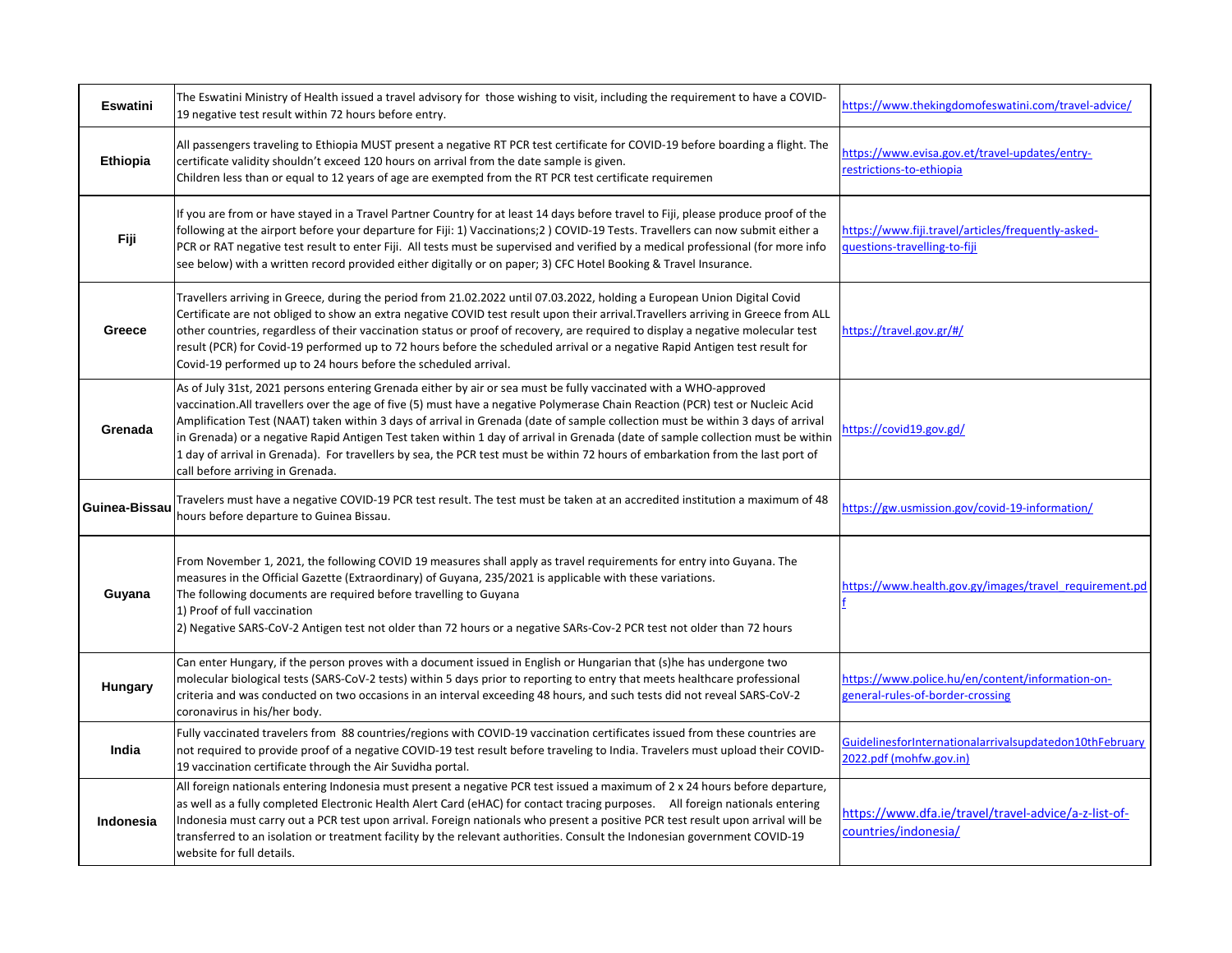| Iran              | Travelers must have a negative COVID-19 PCR test result. The test must be taken a maximum of 72 hours before departure.<br>The results must be in English or approved by an Iranian consulate.                                                                                                                                                                                                                                                                                                                                                                   | https://caa.gov.ir/covid-<br>forms? gl=1*1ik8cy7* ga 0NMZLXTZ77*MTY0NjM1OTE5<br>NS40LjEuMTY0NjM1OTI3MS4w            |
|-------------------|------------------------------------------------------------------------------------------------------------------------------------------------------------------------------------------------------------------------------------------------------------------------------------------------------------------------------------------------------------------------------------------------------------------------------------------------------------------------------------------------------------------------------------------------------------------|---------------------------------------------------------------------------------------------------------------------|
| Iraq              | The PCR results must be completed less than 72 hours prior to travel to Iraq.<br>In the Iraqi Kurdistan Region requires a negative COVID-19 test within 48 hours of travel or verified evidence of a second dose<br>of a vaccination. Those without either will be required to undertake a PCR test, at their own cost, at the Kurdistan Region<br>airports on arrival.                                                                                                                                                                                          | https://iq.usembassy.gov/covid-19-information/                                                                      |
| Jamaica           | Effective March 1, 2022, ALL you need to travel to the island is a negative Antigen or PCR test result conducted within 3 days of<br>travel, regardless of your vaccination status. Children under the age of 12 do not need a test result.                                                                                                                                                                                                                                                                                                                      | https://www.visitjamaica.com/jamaica-cares/                                                                         |
| <b>Kazakhstan</b> | The Government of Kazakhstan requires foreign travelers arriving in Kazakhstan to provide a negative COVID-19 PCR test with<br>results dated no more than three days prior to their entry to Kazakhstan.                                                                                                                                                                                                                                                                                                                                                         | https://kz.usembassy.gov/covid-19-information/                                                                      |
| Liberia           | Travelers must have a negative COVID-19 PCR test result from a test taken a maximum of 72 hours before departure and<br>obtained from an accredited laboratory.                                                                                                                                                                                                                                                                                                                                                                                                  | https://www.nphil.gov.lr/index.php/liberia-health-<br>ministry-introduces-new-covid-19-protocols-for-<br>travelers/ |
| Libya             | Travelers must have a negative COVID-19 PCR test result. The test must be taken a maximum of 72 hours before departure to<br>Libya.                                                                                                                                                                                                                                                                                                                                                                                                                              | https://ly.usembassy.gov/u-s-citizen-services/covid-<br>19-information/                                             |
| <b>Malawi</b>     | All arriving and departing passengers via air shall be required to produce a negative SARS COV-2 PCR test certificate obtained<br>within 72 hours prior to arrival in or departure from Malawi in addition to any requirements of transiting or final destination<br>countries. Children under age 1 are exempt from testing requirements.                                                                                                                                                                                                                       | https://mw.usembassy.gov/u-s-citizen-services/covid-19-<br>information/                                             |
| <b>Malaysia</b>   | Effective December 27, 2021, all travelers arriving at Kuala Lumpur International Airport must pay for their mandatory arrival<br>COVID-19 test in advance through a website designated by the Malaysian government                                                                                                                                                                                                                                                                                                                                              | https://my.usembassy.gov/u-s-citizen-services/covid-19-<br>information/                                             |
| <b>Mali</b>       | To enter Mali you need to present a negative COVID test certificate less than 72 hours old. This requirement also applies to<br>vaccinated travellers.                                                                                                                                                                                                                                                                                                                                                                                                           | https://www.gov.uk/foreign-travel-advice/mali/entry-<br>requirements                                                |
| <b>Mauritania</b> | PROOF OF BOTH VACCINATION AND A NEGATIVE PCR TEST ARE REQUIRED FOR ENTRY TO MAURITANIA                                                                                                                                                                                                                                                                                                                                                                                                                                                                           | https://mr.usembassy.gov/covid-19-information-2/                                                                    |
| <b>Mauritius</b>  | 1) You must be fully vaccinated to freely explore our island and its attractions throughout your holidayCOVID-19. testing will<br>be required on arrival (day 0) in Mauritius.<br>2) Unvaccinated<br>guests must book a 14-night quarantine stay in an official quarantine hotel. To enter Mauritius, you must present a negative<br>PCR test taken within 72 hours before departure. You will have a PCR test on arrival, day 7 and day 14. After a negative PCR test<br>on day 14, you can freely explore the island and move to new accommodation or go home. | https://mauritiusnow.com/                                                                                           |
| Mongolia          | Passengers must have a negative COVID-19 PCR test taken at most 72 hours before departure from the first embarkation point. https://mn.usembassy.gov/covid-19-information/                                                                                                                                                                                                                                                                                                                                                                                       |                                                                                                                     |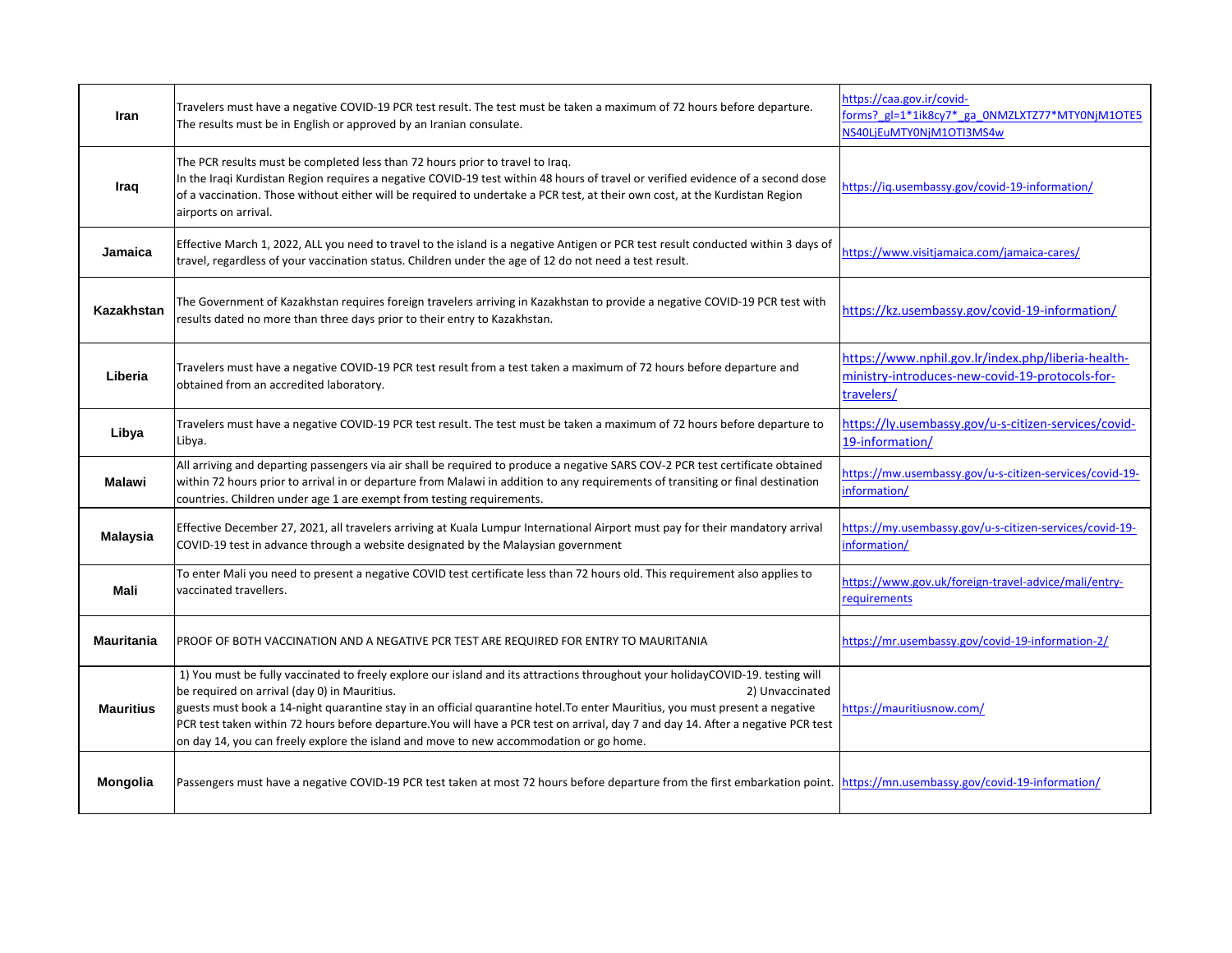| <b>Morocco</b>             | Starting on February 7, 2022, international flights to Morocco will be allowed to resume and travelers, under certain<br>conditions, will have access to Moroccan territory if they have a vaccination pass and a negative PCR test at least 48 hours<br>before the date of entry to Moroccan territory.                                                                                                                                                                                                                                                                                                                                                                                                                                                                                                                                                                                                                                                                                   | https://www.visitmorocco.com/en/travel-info/covid-19-<br>travel-safely-to-morocco                                                                                                                         |
|----------------------------|--------------------------------------------------------------------------------------------------------------------------------------------------------------------------------------------------------------------------------------------------------------------------------------------------------------------------------------------------------------------------------------------------------------------------------------------------------------------------------------------------------------------------------------------------------------------------------------------------------------------------------------------------------------------------------------------------------------------------------------------------------------------------------------------------------------------------------------------------------------------------------------------------------------------------------------------------------------------------------------------|-----------------------------------------------------------------------------------------------------------------------------------------------------------------------------------------------------------|
| Mozambique                 | Testing for COVID-19 may be required on arrival in Mozambique, at your expense.                                                                                                                                                                                                                                                                                                                                                                                                                                                                                                                                                                                                                                                                                                                                                                                                                                                                                                            | https://www.gov.uk/foreign-travel-<br>advice/mozambique/entry-requirements                                                                                                                                |
| <b>Netherlands</b>         | People travelling to the Netherlands from a country outside the EU/Schengen area must always show a negative COVID-19 test<br>result. People travelling to the Netherlands from a country in the EU/Schengen area must show a negative test result if they do<br>not have proof of vaccination or a Digital COVID Certificate (DCC) based on proof of recovery. Children under 12 do not have to<br>show a negative test result. The person travelling must pay for the test themselves.                                                                                                                                                                                                                                                                                                                                                                                                                                                                                                   | https://www.government.nl/topics/coronavirus-covid-<br>19/visiting-the-netherlands-from-abroad/mandatory-<br>negative-test-results-and-declaration/mandatory-when-<br>travelling-from-a-high-risk-country |
| Nicaragua                  | Travelers must have an original negative COVID-19 RT-PCR test result. The test must be taken a maximum of 72 hours before<br>arrival in Nicaragua.                                                                                                                                                                                                                                                                                                                                                                                                                                                                                                                                                                                                                                                                                                                                                                                                                                         | https://www.intur.gob.ni/2020/09/21/nicaragua-reanuda-<br>vuelos-comerciales/                                                                                                                             |
| <b>Niger</b>               | For flights departing Niger's international airports, passengers must present a negative COVID-19 test dated within 72 hours of<br>their departure.                                                                                                                                                                                                                                                                                                                                                                                                                                                                                                                                                                                                                                                                                                                                                                                                                                        | https://ne.usembassy.gov/u-s-citizen-services/covid-<br>19-information/                                                                                                                                   |
| Nigeria                    | Passengers must test negative by polymerase chain reaction (PCR) from the country of exit 3 days (72 hours) before departure.<br>Tests done more than 72 hours before departure are not valid                                                                                                                                                                                                                                                                                                                                                                                                                                                                                                                                                                                                                                                                                                                                                                                              | https://covid19.ncdc.gov.ng/advisory/                                                                                                                                                                     |
| Palau                      | Travelers must submit proof of complete COVID-19 vaccination with final dose administered at least fourteen (14) days prior to<br>departure to the Republic.All Travelers must also provide proof of either: a). A negative result of a COVID-19 PCR test (any type<br>of PCR test, including NAAT, RTPCR, qPCR, RT-LAMP, TMA, molecular test, isothermal amplification, ddPCR, or CRISPR), and<br>such test must be taken within three (3) days prior to departure from the point of origin to the Republic; or b). A negative<br>result of a COVID-19 antigen test (WHO or US FDA authorized or approved test), and such test must be taken within one (1)<br>day prior to departure from the point of origin to the Republic; or c). Documentation of recovery from COVID-19 which<br>includes proof of a recent positive viral test and a letter from a healthcare provider or a public health official stating that<br>traveler has recovered from COVID-19 and is cleared to travel. | https://www.palaugov.pw/travel/                                                                                                                                                                           |
| <b>Papua New</b><br>Guinea | 1) All persons must be fully vaccinated to travel to PNG, unless they are under 18 years of age or are a citizen of Papua New<br>Guinea. A person is considered fully vaccinated if they have had the recommended number of doses for the vaccine as listed in<br>Schedule 2, within the past 6 months; or they have had the recommended number of doses for the vaccine, as listed in<br>Schedule 2 and they have had a booster vaccine; 2) All persons traveling to PNG must have a valid COVID-19 test within 72<br>hours prior to their original port of departure. Children aged 5 years and under are exempted from being tested; 3)All people<br>arriving into PNG will be tested for COVID-19 upon arrival;                                                                                                                                                                                                                                                                        | https://www.papuanewguinea.travel/travel-advice-update                                                                                                                                                    |
| Paraguay                   | Test (RNA detection techniques: RT-PCR / LAMP / NAAT) with a negative result performed in a time not exceeding 48 hours or<br>SARS-CoV-2 Antigen Test with negative result performed in a time not exceeding 24 hours prior to shipment. Travelers from<br>Argentina, Brazil, Uruguay and Bolivia are exempt from this requirement.                                                                                                                                                                                                                                                                                                                                                                                                                                                                                                                                                                                                                                                        | https://www.migraciones.gov.py/index.php/tramites/ingr<br>eso-y-salida-del-pais/exigencias-sanitarias-vigentes-por-<br>covid-19-para-el-ingreso-al-paraguay                                               |
| <b>Philippines</b>         | Travelers are required to provide proof of a negative COVID-19 RT-PCR test result taken a maximum of 48 hours before<br>departure from the origin country to the Philippines.                                                                                                                                                                                                                                                                                                                                                                                                                                                                                                                                                                                                                                                                                                                                                                                                              | https://philippines.travel/safetrip                                                                                                                                                                       |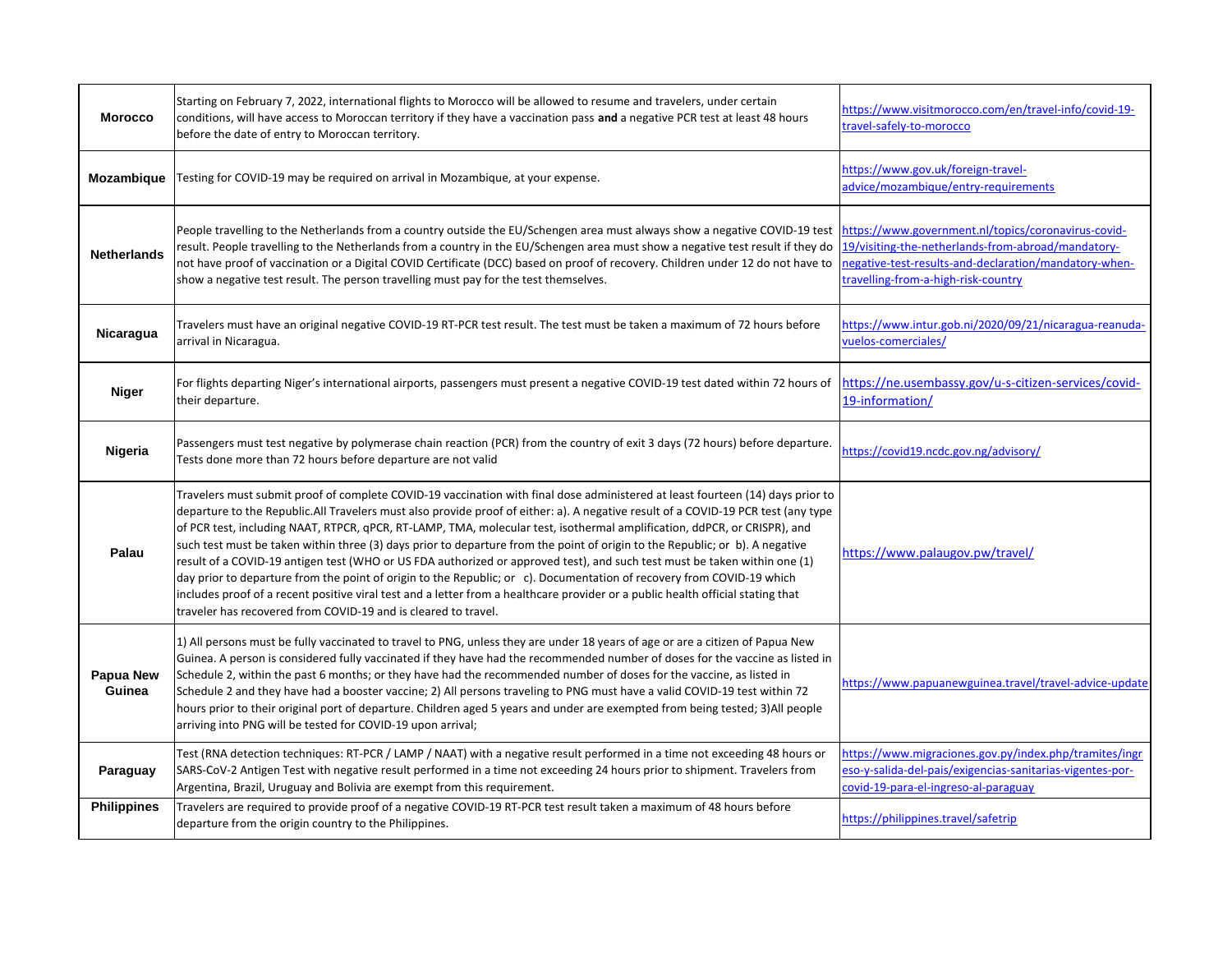| Portugal                                             | Mandatory<br>A valid vaccination EU Digital COVID Certificate (with a complete vaccination schedule or with a complete vaccination<br>schedule and a vaccine booster)<br>Or a valid test or recovery EU Digital COVID Certificate,<br>Or a valid vaccination certificate (with a complete vaccination schedule or a vaccine booster) or recovery certificate issued by<br>a third country, under reciprocal conditions: Albania, Andorra, Armenia, Benin, Cabo Verde, El Salvador, Faroe Islands, Georgia,<br>Israel, Iceland, Jordan, Lebanon, Liechtenstein, Moldova, Monaco, Montenegro, Morocco, New Zealand, North Macedonia,<br>Norway, Panama, San Marino, Serbia, Singapore, Switzerland, Taiwan, Thailand, Tunisia, Togo, Turkey, Ukraine, United Arab<br>Emirates, United Kingdom and the Crown Dependencies (Jersey, Guernsey and the Isle of Man), Uruguay, The Vatican<br>Vaccination certificates are accepted if they consider one of the vaccines approved in Portugal and according to the terms that<br>you can consult in "V - ADDITIONAL INFORMATION / Vaccination" at the end of this page.<br>Or a negative RT-PCR Test (or similar NAAT test) - 72h before boarding, or<br>Or a negative Laboratorial Rapid Antigen Test - 24h before boarding | https://www.visitportugal.com/en/content/covid-19-<br>measures-implemented-portugal                          |
|------------------------------------------------------|-----------------------------------------------------------------------------------------------------------------------------------------------------------------------------------------------------------------------------------------------------------------------------------------------------------------------------------------------------------------------------------------------------------------------------------------------------------------------------------------------------------------------------------------------------------------------------------------------------------------------------------------------------------------------------------------------------------------------------------------------------------------------------------------------------------------------------------------------------------------------------------------------------------------------------------------------------------------------------------------------------------------------------------------------------------------------------------------------------------------------------------------------------------------------------------------------------------------------------------------------------------------------|--------------------------------------------------------------------------------------------------------------|
| Qatar                                                | All travellers must submit a negative pre-travel PCR lab result obtained no more than 48 hours before the time of departure<br>from the country of origin                                                                                                                                                                                                                                                                                                                                                                                                                                                                                                                                                                                                                                                                                                                                                                                                                                                                                                                                                                                                                                                                                                             | https://covid19.moph.gov.qa/EN/travel-and-return-<br>policy/Pages/default.aspx                               |
| <b>Russia</b><br><b>Federation</b>                   | The Russian government requires that all foreign travelers present a negative PCR COVID-19 test result upon arrival, dated no<br>later than two days prior to arrival in Russia. The results can be in English and/or digital.                                                                                                                                                                                                                                                                                                                                                                                                                                                                                                                                                                                                                                                                                                                                                                                                                                                                                                                                                                                                                                        | https://ru.usembassy.gov/covid-19-information/                                                               |
| <b>Saint Kitts</b><br>and Nevis                      | All travelers must submit a COVID-19 RT-PCR or NAAT negative test result from a CLIA/CDC/UKAS approved lab accredited with<br>ISO/IEO 17025 standard, taken within 3 days of your arrival, along with the required embarkation form, and all other<br>supporting documentation. An embarkation form is required regardless of age. Forms must be submitted no later than 24<br>hours prior to travel.                                                                                                                                                                                                                                                                                                                                                                                                                                                                                                                                                                                                                                                                                                                                                                                                                                                                 | https://www.stkittstourism.kn/travel-requirements                                                            |
| <b>Saint Lucia</b>                                   | 1) Fully vaccinated travellers aged 5 years and older must have a valid negative Rapid Antigen test or Rapid COVID-19 PCR test<br>done 1 day prior to arrival or a valid negative RT- PCR COVID-19 test done within 5 days prior to arrival.<br>2) Unvaccinated travellers aged 5 years and older must have a valid negative RT-PCR COVID-19 test done within 5 days prior to<br>arrival                                                                                                                                                                                                                                                                                                                                                                                                                                                                                                                                                                                                                                                                                                                                                                                                                                                                              | https://www.stlucia.org/en/covid-19/                                                                         |
| <b>Saint Vincent</b><br>and the<br><b>Grenadines</b> | All travelers, including those fully vaccinated, must have a negative COVID-19 RT-PCR test result. The test must be taken a<br>maximum of 72 hours (3 days) before arrival.                                                                                                                                                                                                                                                                                                                                                                                                                                                                                                                                                                                                                                                                                                                                                                                                                                                                                                                                                                                                                                                                                           | http://health.gov.vc/health/index.php/covid-19-protocols-<br>documents                                       |
| Säo Tomé and<br><b>Príncipe</b>                      | All nationalities - from the age of 12, and who hold a full vaccination certificate, to submit a negative antigen test, performed<br>up to 48 hours before the date of travel. For citizens who are not yet vaccinated, the mandatory presentation of the negative<br>PCR test, performed up to 72 hours before the date of travel, is maintained. Upon arrival in São Tomé, they will be subject to<br>thermal screening and must provide printed or digital proof of the negative test result to COVID-19 to the Sao Tome<br>authorities for the purpose of monitoring and verifying its authenticity. There is no obligation of prophylactic isolation.                                                                                                                                                                                                                                                                                                                                                                                                                                                                                                                                                                                                            | https://portaldascomunidades.mne.gov.pt/pt/vai-<br>viajar/conselhos-aos-viajantes/africa/sao-tome-e-principe |
| Serbia                                               | Foreign citizens are allowed to enter the Republic of Serbia provided that they have one of the following<br>documents:1)Negative RT-PCR test for the presence of SARS-CoV-2 virus while the negative Antigen FIA Rapid test is valid only<br>If it is done in the United States of America or Republic of Slovenia, not older than 48 hours from the date of issue of the<br>results; 2) Certificate of complete vaccination issued by the Republic of Serbia, i.e. a foreign state with which the Republic of<br>Serbia has concluded an agreement on the recognition of vaccination; 3)Certificate of overcome COVID-19 disease; 4) EU<br>digital certificate                                                                                                                                                                                                                                                                                                                                                                                                                                                                                                                                                                                                      | https://www.mfa.gov.rs/en/citizens/travel-serbia/covid-<br>19-entry-requirements                             |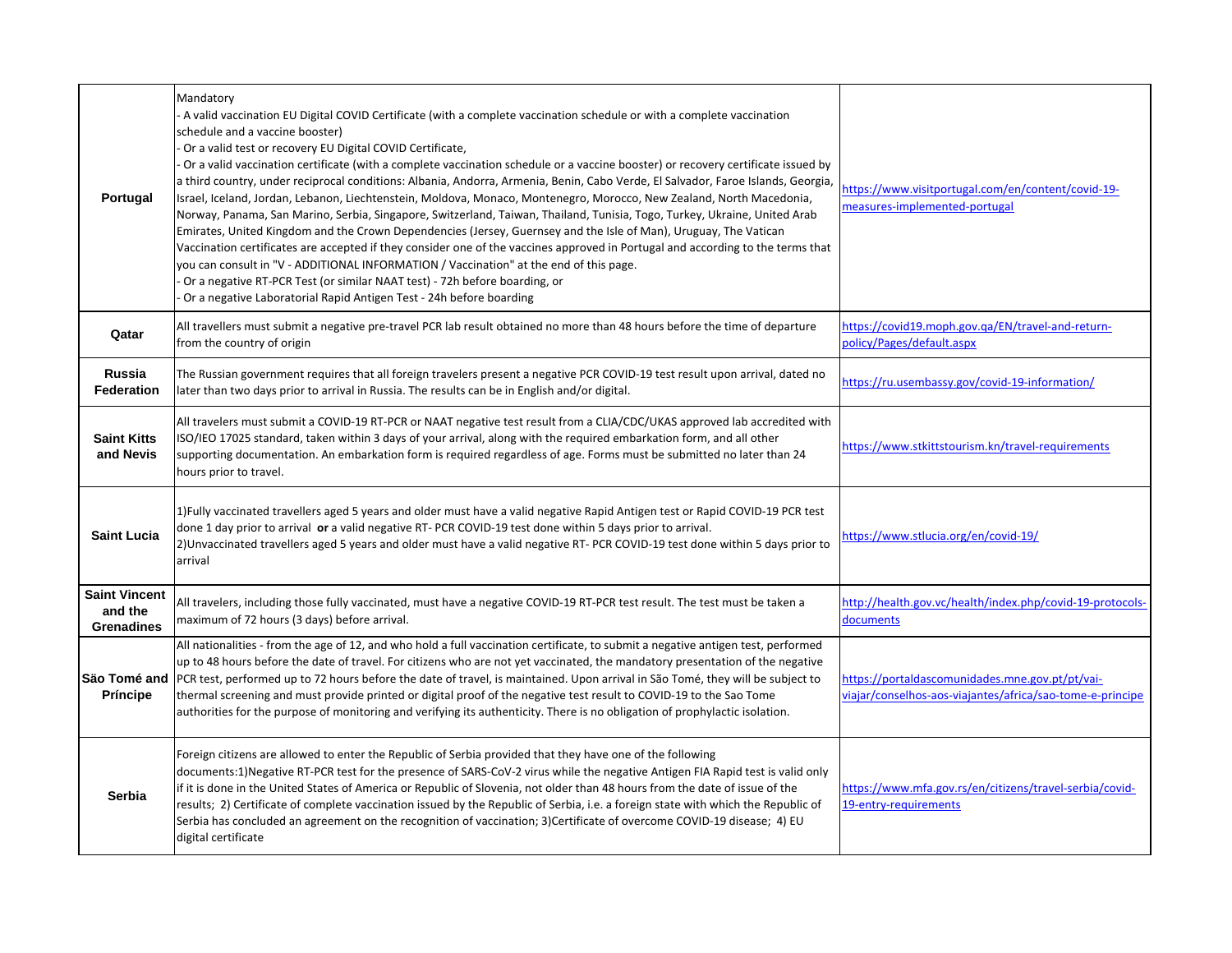| <b>Seychelles</b>   | Effective as of 6th January 2022, Seychelles is welcoming all visitors irrespective of their vaccination status on<br>the condition that they have a COVID-19 negative PCR test certificate that must be taken within 72 hours prior<br>to travel. No quarantine is required for visitors entering Seychelles.                                                                                                                                                                                                                                                                                                                                                                                                                                                                                                                                                                                                                                                                              | http://tourism.gov.sc/wp-<br>content/uploads/2021/11/Seychelles-Visitor-Travel-<br>Advisory-17-January-2022.pdf   |
|---------------------|---------------------------------------------------------------------------------------------------------------------------------------------------------------------------------------------------------------------------------------------------------------------------------------------------------------------------------------------------------------------------------------------------------------------------------------------------------------------------------------------------------------------------------------------------------------------------------------------------------------------------------------------------------------------------------------------------------------------------------------------------------------------------------------------------------------------------------------------------------------------------------------------------------------------------------------------------------------------------------------------|-------------------------------------------------------------------------------------------------------------------|
| <b>Singapore</b>    | Fully vaccinated travelers, including Singapore citizens and residents, must have a negative COVID-19 PCR or antigen rapid test<br>result. The test must be taken a maximum of 2 days before departure to Singapore by an internationally accredited or<br>recognized lab/clinic/medical facility and must be in English, or include an English translation. The Ministry of Health of<br>Singapore provides a list of approved test providers in third countries. For countries not available on the list, travelers should<br>check with the country/region of departure's Department of Health or Ministry of Health equivalent for approved test<br>providers.                                                                                                                                                                                                                                                                                                                          | https://safetravel.ica.gov.sg/shn-and-swab-summary                                                                |
| <b>South Korea</b>  | All passengers arriving in the ROK by plane must provide proof of a negative COVID-19 PCR test taken within 48 hours of their<br>departure.Quarantine Exemption System implementation will start from March 21st for those who HAVE registered their<br>COVID19 vaccination in Korea. Quarantine Exemption System implementation will start from April 1st for those who HAVE NOT<br>registered their COVID19 vaccination in Korea.                                                                                                                                                                                                                                                                                                                                                                                                                                                                                                                                                         | https://kr.usembassy.gov/022420-covid-19-<br>information/                                                         |
| <b>South Africa</b> | Travellers arriving into South Africa are required to produce a negative Polymerase Chain Reaction (PCR) test result taken not<br>more than 72 hours before the date of travel and a completed Traveller Health Questionnaire (THQ). Fully vaccinated<br>individuals are permitted to enter South Africa but they are still required to produce a negative PCR test result on entry.                                                                                                                                                                                                                                                                                                                                                                                                                                                                                                                                                                                                        | https://sacoronavirus.co.za/2022/01/31/frequently-asked-<br>questions-international-travel/                       |
| <b>South Sudan</b>  | 1) Per guidance issued on July 25, 2021, by the Ministry of Health in the Republic of South Sudan, travelers must present a valid<br>SARS-CoV2 PCR negative test certificate with a sample collected not more than 72 hours prior to arrival at the point of entry<br>and with documentation of full COVID-19 vaccinations (completed at least two weeks before traveling) to not require a<br>quarantine period.<br>2) Per guidance issued on December 22, 2021, by the<br>Ministry of Health in the Republic of South Sudan, both inbound and outbound travelers must present both a negative PCR test<br>and proof of vaccination.                                                                                                                                                                                                                                                                                                                                                       | https://ss.usembassy.gov/covid-19-information/                                                                    |
| Sudan               | 1) Effective August 18, 2021, and until further notice, the Sudanese Civil Aviation Authority requires all passenger arriving from<br>North/South America, Europe, Australia, and New Zealand to possess a certified negative polymerise chain reaction (PCR) test<br>certificate dated within 96 hours of arrival. Persons 8 years old and younger are exempt.<br>2) Effective August 18, 2021, the Sudanese Civil Aviation Authority requires all passengers, except as noted above, to possess a<br>certified negative polymerise chain reaction (PCR) test certificate dated within 72 hours of arrival. Persons 8 years old and<br>younger are exempt.                                                                                                                                                                                                                                                                                                                                 | https://sd.usembassy.gov/covid-19-information/                                                                    |
| <b>Suriname</b>     | Travelers arriving must have a negative COVID-19 RT-PCR test result taken a maximum of 48 hours before departure to<br>Suriname. Alternatively, COVID-19 antigen tests taken a maximum of 24 hours before departure are also be accepted.                                                                                                                                                                                                                                                                                                                                                                                                                                                                                                                                                                                                                                                                                                                                                   | https://www.flyslm.com/wp-<br>content/uploads/2022/02/SUR-Covid-19-measures-from-<br>February-9th-2022.pdf        |
| <b>Sweden</b>       | 1) As of 21 January 2022, people travelling to Sweden from EU/EEA countries, including the Nordic countries, must present the<br>EU Digital COVID Certificate or a corresponding certificate showing that they have either been vaccinated against COVID-19,<br>tested negative within 72 hours of arrival or recovered from COVID-19 in the last six months. This requirement applies to<br>foreign citizens aged 18 and over, with certain exemptions. 2)As of 21 January, foreign citizens travelling to Sweden from a<br>country outside the EU/EEA may only enter the country if they are covered by one of the exemptions from the entry ban and<br>can also present a negative result from a COVID-19 test taken within 72 hours of arrival to Sweden, or are exempt from the<br>test requirement. Exemptions from the entry ban and test requirement apply for several categories of travellers, including for<br>those with a vaccination certificate issued in certain countries. | https://government.se/press-<br>releases/2022/01/amendments-to-the-entry-ban-for-<br>people-who-travel-to-sweden/ |